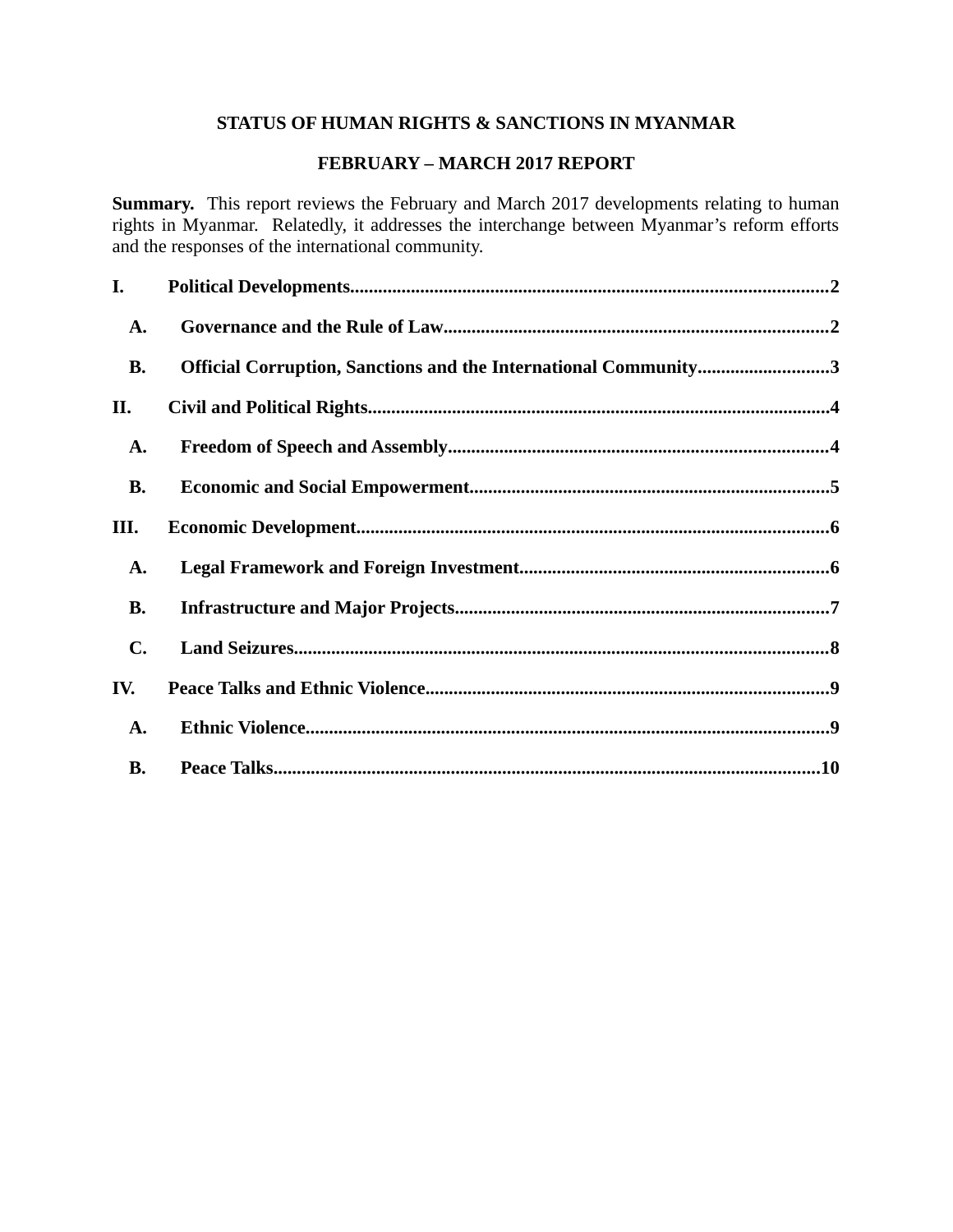## **I. Political Developments**

## <span id="page-1-1"></span><span id="page-1-0"></span>**A. Governance and the Rule of Law**

The brazen daylight assassination of prominent human rights lawyer Ko Ni, a legal advisor to the National League for Democracy ("NLD") party and to Aung San Suu Kyi, has caused fear in Myanmar, especially in the Muslim minority to which Ko Ni belonged. Many Myanmar Muslims have reported their concern that Ko Ni's killing represents a weakening of the nation's rule of law.<sup>1</sup> The NLD has termed the killing, which took place in a public airport in the middle of the day, a "terrorist act," although the motive has not been identified.<sup>2</sup> A leak of police documents suggests that the killer was hired as a hitman and that the killing may have been racially motivated. Even if these reports are true, however, the details of whoever was ultimately behind the assassination have yet to be revealed. $3\,$  The NLD has been reserved in its response to the killing, stating only that the assassination had been aimed at destroying the peace and stability of the country.<sup>4</sup>

The ease with which the gunman was able to carry out the killing of a prominent advisor to Aung San Suu Kyi has caused citizens to fear for their own safety. One person attending Ko Ni's funeral stated, "[i]f they dare to do this to a ruling party figure like him, it is unimaginable what can happen to ordinary citizens."<sup>5</sup> Commentators, including foreign human rights advocates, have expressed their concern that that the failure to follow through with a thorough and transparent investigation could undermine the nation's rule of law and stoke the fires of fear and division, which many believe was the driving motive of the assassination.<sup>6</sup>

The controversial monk Wirathu, who is already infamously outspoken against Myanmar's Muslim minority, took to social media to praise Ko Ni's killers, an act which caused his immediate censure and prohibition from speaking at an event immediately afterwards. $\mathrm{^{7}}$  In addition, the State Sangha Maha Nayaka, Myanmar's most senior monks, banned him from giving sermons for one year as punishment for repeated hate speech intended to disrupt communities and the rule of law.<sup>8</sup> It is not clear how the prohibition will be enforced or what the penalty for violating it would be.<sup>9</sup>

One political observer has suggested that it may be time for Myanmar to consider joining the Commonwealth of Nations, a voluntary association of independent and sovereign states, most of which are former British colonies or dependencies.<sup>10</sup> When Myanmar first gained its independence from Britain in 1948, it was unable to join the Commonwealth of Nations due to its adoption of a republican government rather than electing to be a British dominion. However, this barrier was removed one year later through the 1949 London Declaration.<sup>11</sup> The benefits of membership would include developmental assistance, association with organizations and activities that could promote and empower democratic reforms and progress, and international credibility for the NLD's commitment to the democratic transition.<sup>12</sup> The absence of a binding treaty may make accession more palatable to the military elite, who might otherwise balk at the potential limitations imposed on the considerable political power that they have retained in spite of the NLD's rise.<sup>13</sup>

A former U.S. ambassador to Myanmar wrote an opinion piece in the *Nikkei Asian Review* in March, which marked the first anniversary of the NLD administration.<sup>14</sup> According to the author, the prevailing opinion in Myanmar is that while the NLD is generally perceived to have good intentions, the party does not seem to have done enough to take advantage of the goodwill that carried it into power. The author argued that more concentrated efforts are needed to foster an effective and efficient bureaucracy and promote consistent policies with respect to the economy,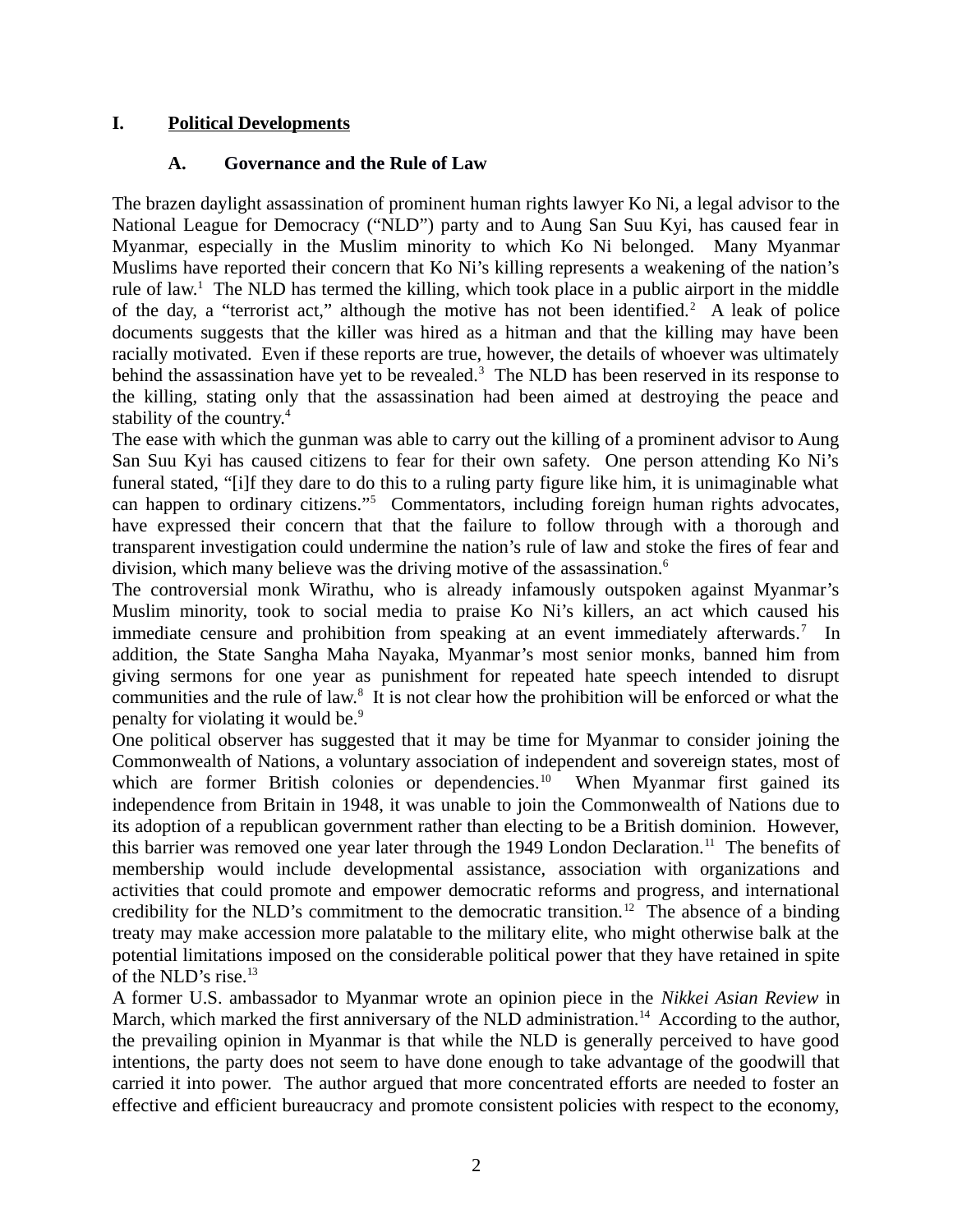and that the NLD has generally been a disappointment with respect to human and civil rights issues. In particular, the author criticized the NLD's continued enforcement of laws that limit free speech, its apparent lack of commitment to ending ethnic violence, and its apparent indifference toward ethnic and religious minorities.<sup>15</sup> The author cautions that the window for making effective change may already be closing.<sup>16</sup>

### **B. Official Corruption, Sanctions and the International Community**

### <span id="page-2-0"></span>*Official Corruption*

In February, Min Min Oo, the Chief Minister of the Mon State Parliament, resigned after allegations of corruption while maintaining that he had not engaged in any corrupt practices.<sup>17</sup> Members of the Mon State Parliament and members of the NLD had submitted a complaint alleging corrupt dealings with local businessmen and conducted a three-month investigation into the allegations.<sup>18</sup> According to Win Htein, secretary of the NLD's central executive committee, the investigations did not ultimately prove any corrupt practices by Min Min Oo,<sup>19</sup> and Aung Myint Khine, the Karen Ethnic Affair Minister and government member, stated that Min Min Oo had not been involved in any bribery or illegal activities.<sup>20</sup> In early March, the Mon State Parliament elected Dr. Aye Zan as new chief minister.<sup>21</sup> In his first statements, the new Chief Minister said that fighting corruption and drugs would be his top priorities.<sup>22</sup>

In February, the Upper House voted to abolish the Myanmar International Cooperation Agency ("MICA") following allegations of corruption within the agency.<sup>23</sup> At the time of its creation in 2012, the MICA's stated aim was to promote the meat and fish industries within Myanmar and to improve domestic food sufficiency.<sup>24</sup> MICA was intended to coordinate with local and foreign companies to develop underutilized food production assets, especially mainly farms, fisheries, and plants.<sup>25</sup> Since its foundation, MICA had taken control of about 60 factories and businesses and hundreds of acres of land and had signed controversial land lease deals with private-sector companies.<sup>26</sup> Deputy minister of Agriculture, Livestock and Irrigation Hla Kyaw was quoted saying that MICA would now be shut down, and the lands, farms and factories under its control handed back to the appropriate departments.<sup>27</sup>

A judge from Upper Myanmar's Magwe Region fled from authorities after she was accused of taking bribes.<sup>28</sup> The government's Anti-Corruption Commission had charged Judge Inzali Mya Shein of Pwintbyu Township with accepting bribes in exchange for favorable rulings on two criminal cases involving unlicensed liquor sales and illegal gambling.<sup>29</sup> The charges were brought under Article 56 of the 2013 anti-corruption law and carry a maximum prison sentence of 10 years.<sup>30</sup> According to the commission, the judge had accepted payments of 500,000 kyat (approximately US  $$368$ ) in each of the cases.<sup>31</sup> The commission said this was the fifth case brought against a high-level public servant in the judiciary sector since the 2013 anticorruption law was enacted. However, the perpetrators in all five cases have yet to be arrested.<sup>32</sup>

According to a government agency handling complaints against members of the Parliament, there have been complaints against approximately 150 lawmakers in the first year of the new Parliament. Most of these complaints have related to Parliament's management of the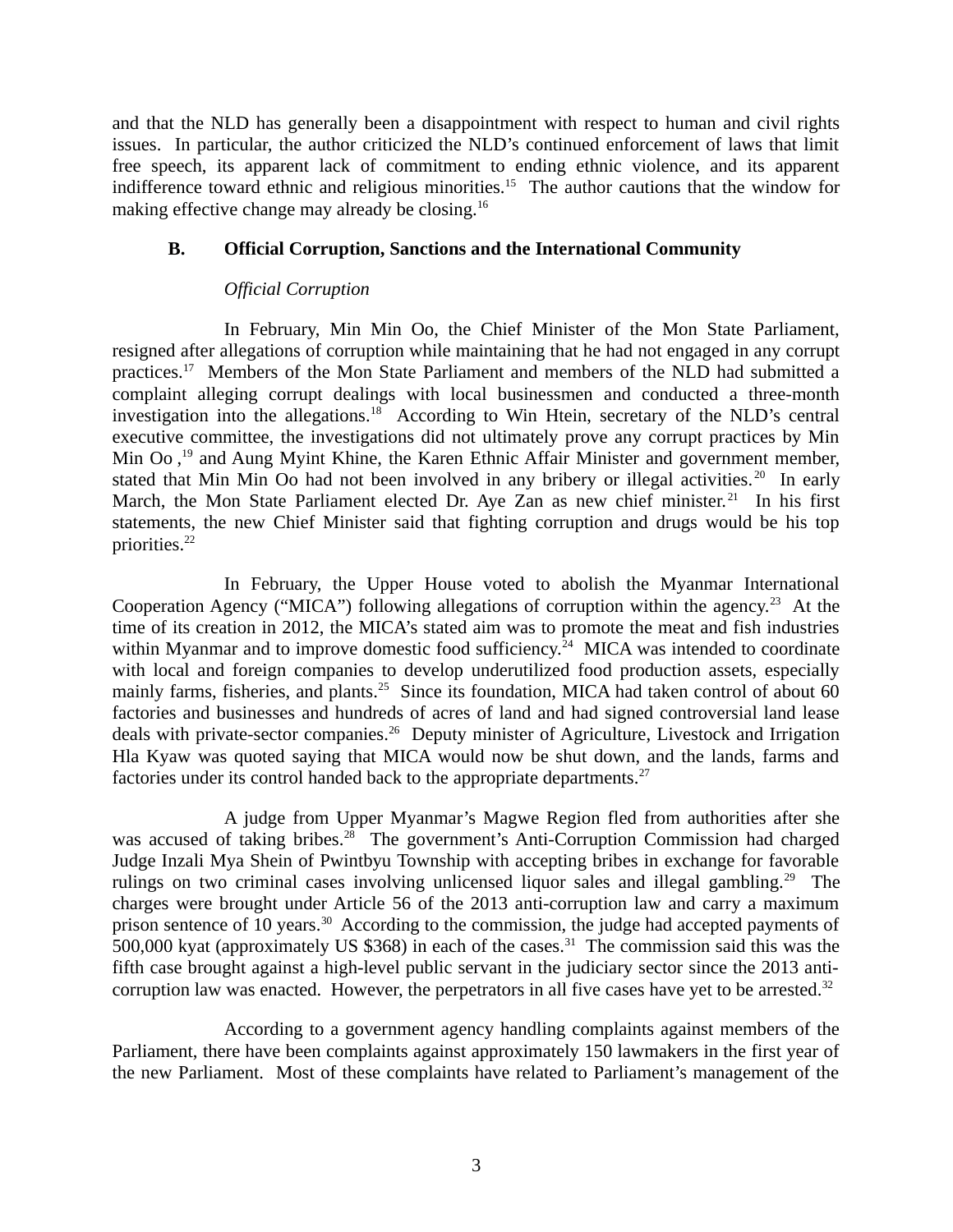100 million kyat regional development funds, including some allegations of embezzlement.<sup>33</sup> According to officials, however, no complainant has yet been able to prove such allegations.<sup>34</sup>

#### *Sanctions and the International Community*

While, the NLD continues to seek reforms aimed at encouraging economic growth and foreign direct investment, the success of these continued efforts has been threatened by the ongoing violence towards the country's Rohingya minority. One observer noted that "[t]here is apprehension that investing in the country may by implication condone the government and military's actions in repressing the Rohingya, or indirectly give them more resources to do so. This is particularly true given that current and former members of Myanmar's military have an outsized role in the country's economy."<sup>35</sup>

The USA PATRIOT Act limits the ability of U.S. banks to do business with Myanmar customers and, as a consequence, has limited Myanmar's access to sophisticated banking services.<sup>36</sup> In March, however, the Kanbawza Bank opened a U.S. dollar settlement account in New York's branch of Sumitomo Mitsui Banking Corporation, with the goal of establishing direct payment channels with domestic US banks.<sup>37</sup> This will considerably increase the speed of money transfers which before had to go through several buffer countries. $38$ 

Since the lifting of U.S. sanctions against Myanmar, several U.S. corporations (including household names such as General Electric, Coca Cola, PepsiCo, Pizza Hut, and Burger King) have begun limited operations in Myanmar.<sup>39</sup> To date, many of these corporations have limited their Myanmar operations to selling imported goods that have been manufactured in Thailand.<sup>40</sup> Still, automated teller machine maker Diebold Nixdorf opened a permanent office in Yangon on February 2, marking the first significant U.S. investment in Myanmar since the lifting of U.S. economic sanctions.<sup>41</sup> In March, French hotel group Accor Hotels announced that they had entered into an agreement to take over the management of several major hotel complexes in Mandalay.<sup>42</sup> Accor had opened several of the hotels it now plans to manage in 1995, but relinquished these hotels after the European Union imposed sanctions against Myanmar in  $2002.<sup>43</sup>$ 

In March, Danish authorities imposed injunctions on seven Danish companies that had been importing Myanmar teak into Denmark after authorities found that the companies had violated the European Union Timber Regulation.

## **II. Civil and Political Rights**

## <span id="page-3-1"></span><span id="page-3-0"></span>**A. Freedom of Speech and Assembly**

In an open letter to the UN Human Rights Council, Human Rights Watch called for the cessation of the use of criminal law in Myanmar to prosecute and imprison individuals for peaceful speech and assembly, as well as the repeal or amendment of various Myanmar laws in order to enable protection of the rights to freedom of expression, association and peaceful assembly.<sup>44</sup> The UN Human Rights Council had on the agenda for its most recent session a review of the situation in Myanmar.<sup>45</sup>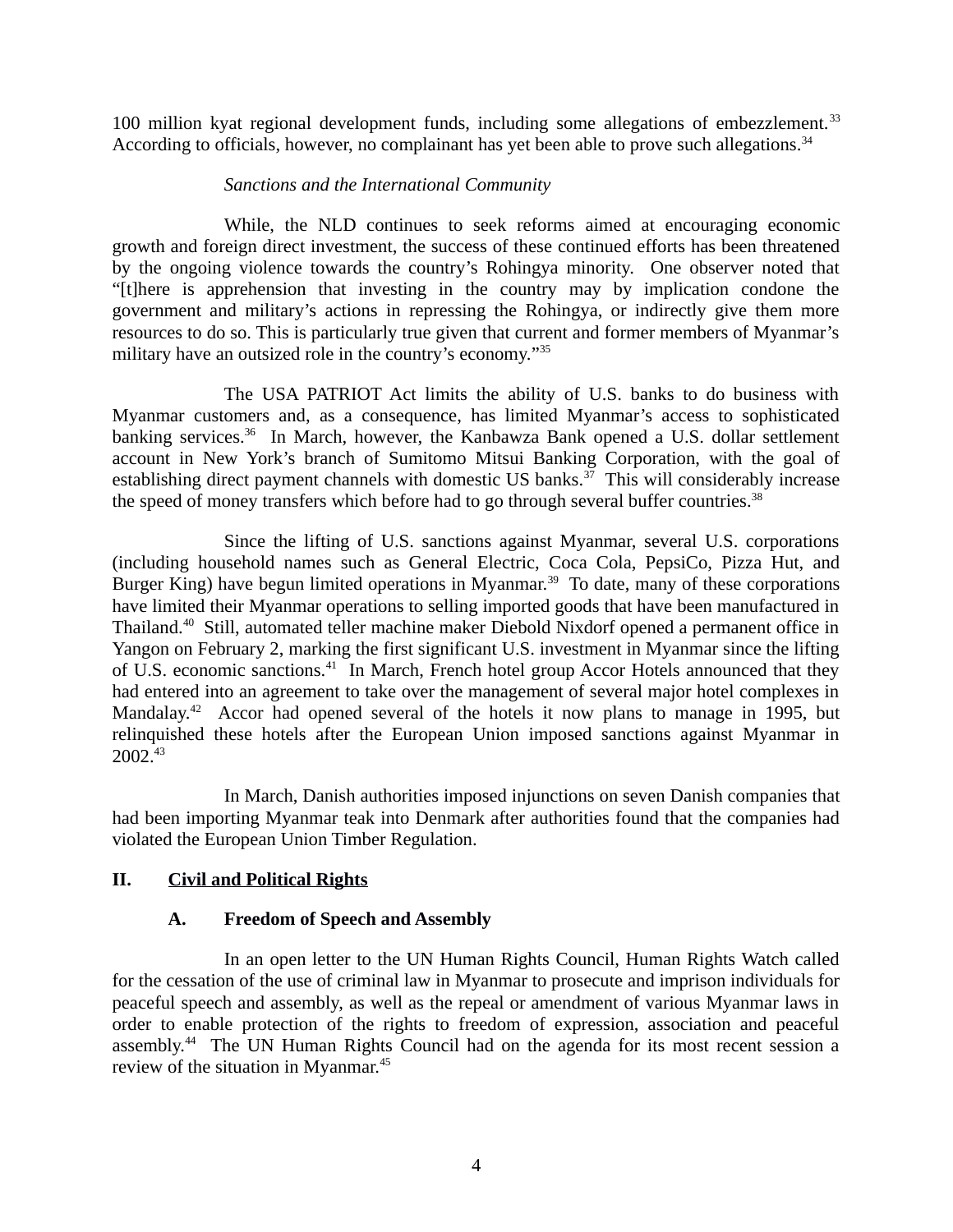Myanmar's parliament has approved a privacy bill, which would prohibit putting persons under surveillance without permission from the court, government or president. The bill has been submitted for presidential approval.<sup>46</sup>

Safety for those speaking out about rights violations remains a concern. A Rohingya woman reported that she had been sought out by military officials and consequently fled to Bangladesh after she spoke to journalists about rape by the Tatmadaw. $47$ 

## <span id="page-4-0"></span>**B. Economic and Social Empowerment**

In early February, senior U.N. officials working with refugees at two separate stations in Bangladesh reported that more than 1,000 Rohingya Muslims had been killed by the Myanmar army.<sup>48</sup> These reports supplemented the official report that was released by the United Nations Office of the High Commissioner for Human Rights ("OHCHR") at the beginning of the month on the atrocities being committed against the Rohingya population, including the systematic killing and mass rape of Muslims in northwestern Myanmar.<sup>49</sup>

A December report by The International Crisis Group detailing a new Rohingya insurgent group allegedly responsible for attacks that took place in October and November 2016 gained additional coverage in Myanmar's media.<sup>50</sup> The report claims that the group, called Harakah al-Yaqin, is well-funded, well-trained and has ties to larger insurgent groups, including the Taliban.<sup>51</sup> The report also claims that local recruits are trained by local Islamic scholars in villages, using a fatwa legitimizing the use of violence in fighting for one's own rights.<sup>52</sup> The report warns that the policies and actions of the Myanmar government have encouraged the growth of this insurgent group and that the government's violent tactics will only make the situation worse (by strengthening the insurgent's determination and increasing local sympathies for their work). $53$ 

On February 22, in reaction to the January U.N. report about the atrocities being committed against the Rohingya and to the previously-reported assassination of Ko Ni, Cardinal Charles Bo released a statement calling on the Myanmar population to "heal, not wound" each other.<sup>54</sup> He called on the government of Myanmar to end its military position and offered his "prayers and solidarity to everyone in Myanmar—and especially at this time in Rakhine state, Kachin state and northern Shan state—who is bereaved, vulnerable, fearful, homeless, hungry, sick and to all the orphans and widows, the victims of rape and torture."<sup>55</sup>

On March 24, the U.N. Human Rights Council agreed to create an international fact-finding mission into alleged rights violations in Myanmar focused specifically on these perpetuated against the Rohingya.<sup>56</sup> This was only a partial victory for those looking for more U.N. oversight and action on the situation; earlier in the month U.N. special rapporteur on human rights in Myanmar, Yanghee Lee, had called for a full U.N. inquiry into the "systematic, structural, and institutional discrimination" and "long-standing persecution" of the Rohingya, $57$  but the 47 members of the council decided on the fact-finding mission as a compromise to garner more support from other countries in the region.<sup>58</sup> The resolution passed, but several countries, including Myanmar and the Philippines "disassociated" themselves from the resolution.<sup>59</sup>

The President's Office announced that it has formed a body to accelerate the process of issuing national verification cards to Rohingya waiting for citizenship verification under the 1982 Citizenship Law. $60$  However, in the statement the government avoided using the terms 'Rohingya' or 'Bengali' and merely referred to "those in Arakan State waiting for citizenship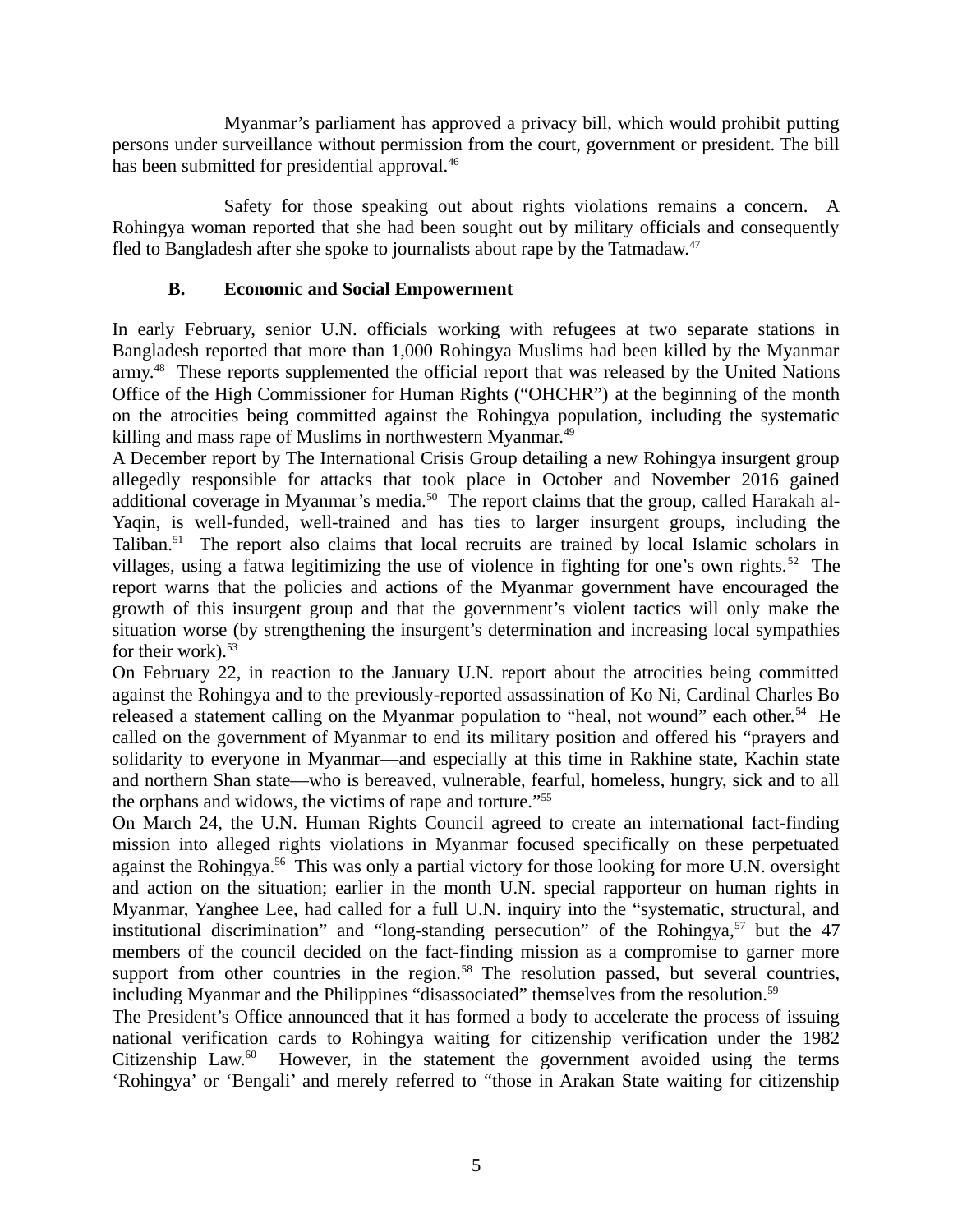verification."<sup>61</sup> The cards are meant to serve as proof of identity and prevent illegal immigration, while also facilitating citizenship verification. $62$ 

March 8 was the first time that Myanmar celebrated International Women's Day with an elected civilian government. The theme of celebrations was "Be bold for change."<sup>63</sup> In an interview in the days leading up to celebrations, several leaders of women's rights organizations highlighted some of the biggest challenges to gender equality in Myanmar. May Sabe Phyu, the director of Gender Equality Network, stated that with the lowest female parliamentary participation in the southeast Asia region, "the most urgent challenge facing women in Myanmar is achieving meaningful participation at all levels of decision making."<sup>64</sup> Khin Lay Nge, the director of women's empowerment group Phan Tee Eain, noted that the legal system in Myanmar is skewed against women, in spite of the fact that the country is party to the Convention on the Elimination of all Forms of Discrimination Against Women.<sup>65</sup> Other experts cited poor healthcare and reproductive rights statistics in the country and the fact that only half of Myanmar's women are part of the formal labor force.<sup>66</sup> To mark the event, the Myanmar Times interviewed people across the country on their opinions about the state of women.<sup>67</sup> Women's groups also gathered to celebrate the event, including members of civil society, authorities and the business sector,<sup>68</sup> but there were no reports regarding official government-sponsored events.

On March 30, Aung San Suu Kyi delivered a 30-minute address on state television reporting on the developments made by her government since it took power nearly one year ago. $69$  While touting changes that the NLD-government has made, especially in the area of health care, she admitted that the peace initiative has faced many challenges.<sup>70</sup> "For national reconciliation, we have to treat everyone equally," she said, promising that the peace process would continue to be a top priority of her government and reiterated a promise made the prior year to rule by "metta" (loving kindness). $71$ 

Programs for economic empowerment are also underway across all regions of Myanmar. Most recently, the government announced a plan to set up a land rental system across the country to benefit entrepreneurs, with a pilot program already in place in Yangon.<sup>72</sup> In a meeting with the Mandalay Region Merchants and Industrialists Association, Union Minster for Planning and Finance Kyaw Win explained that because the cost of land is a large investment for many entrepreneurs, the regional government will be providing land for rent and will support setting up infrastructure including roads, water and electricity.<sup>73</sup> In spite of the promise of this program for entrepreneurs, critics of the country's economic development note that there is no evidence of substantive changes for the private sector writ large.  $74$  Many investors postponed their projects before, during and even after the 2015 election, due to the huge uncertainty surrounding the country, concerned about peaceful transition of power and whether economic reforms rolled out under Thein Sein's government would witness a reversal.<sup>75</sup>

#### **III. Economic Development**

#### <span id="page-5-1"></span><span id="page-5-0"></span>**A. Legal Framework and Foreign Investment**

The Japan International Cooperation Agency will provide a loan of 15 billion kyat to the Myanmar government to develop small and medium enterprises in 2017. The Myanmar government will in turn use these funds to provide loans to Myanmar businesses through the Myanmar Economic Bank.<sup>76</sup>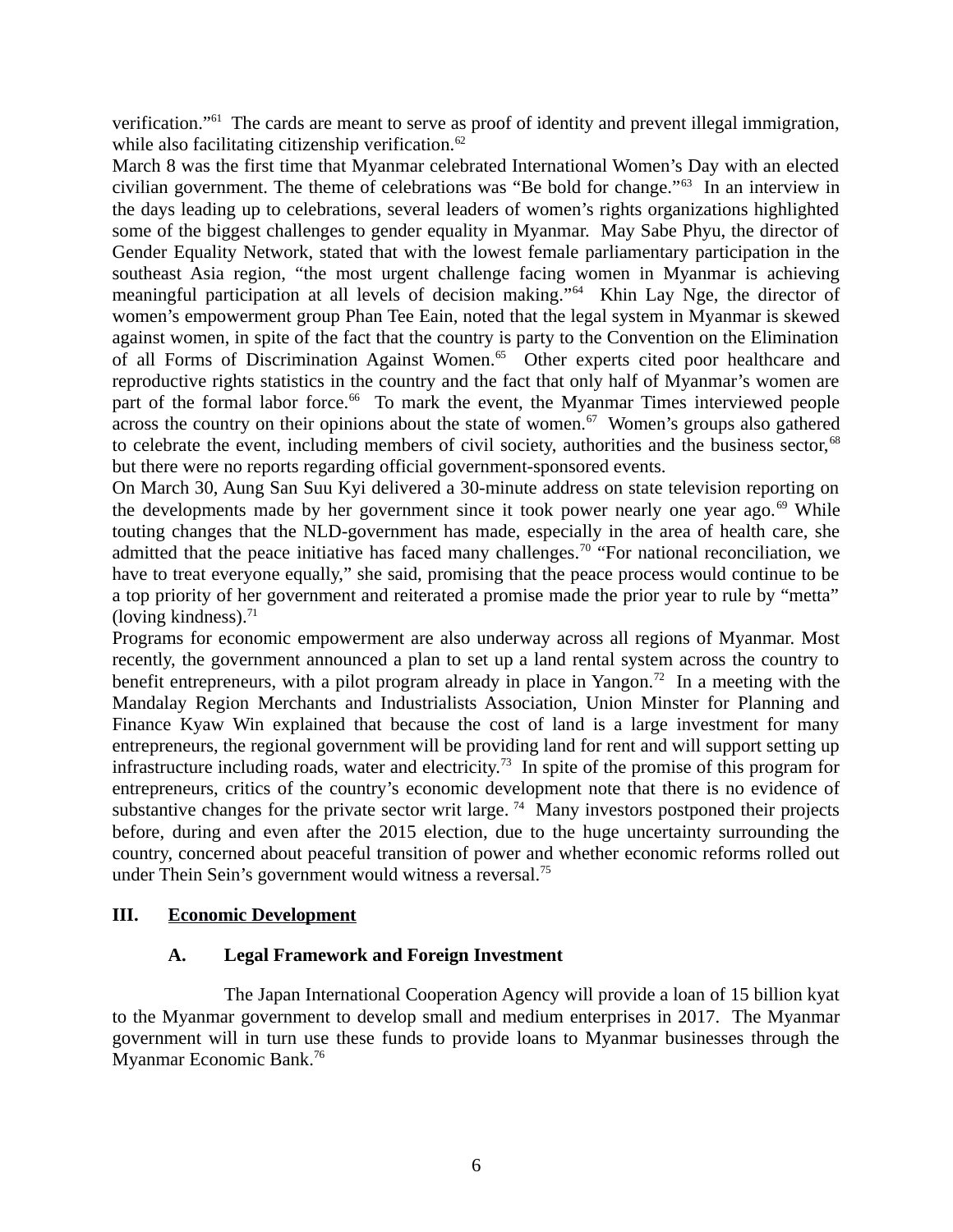A wealth of new data about Burma's business sector was made available with the publication of the Myanmar Business Survey. Almost 15,000 businesses across the country were surveyed in 2015, making the report the most comprehensive survey of Myanmar private businesses to date. The main conclusion of the report is that there is little diversification in Myanmar's private sector. In both the manufacturing and the service sector, the vast majority of businesses produce either food and beverage products or tobacco products.<sup>77</sup>

In early March, Burma's Directorate of Investment and Company Administration announced new regulations for the recently adopted Myanmar Investment Law, which officials hope will help the country attract foreign investment.<sup>78</sup>

While the kyat has recently depreciated, IMF officials have argued that such depreciation is appropriate for Myanmar's current economic condition. The IMF argued against intervention by the Myanmar central bank, stating that the central bank should intervene only when rapid and large exchange rate movements threaten to cause a disorderly market and financial instability.<sup>79</sup>

Aung San Suu Kyi met with Thailand's Deputy Prime Minister Somkid Jatusripitak in February. The Deputy Prime Minister highlighted the economic importance of border trading for both countries, and announced that both sides had agreed to deepen ties by extending and upgrading the Thailand-Myanmar Road.<sup>80</sup> The Thailand and Myanmar business delegations signed a total of 16 bilateral memoranda of understanding related to the promotion of small businesses, the digital economy and software standards, with a particular emphasis on information sharing. $81$ 

## <span id="page-6-0"></span>**B. Infrastructure and Major Projects**

PepsiCo reconfirmed its focus on promoting economic development in Myanmar during a visit to the country this month to discuss its sponsorship of an agricultural program in Myanmar. The agricultural program would help PepsiCo fulfill its demand for potato supplies in Southeast Asia, while providing economic opportunities for local farmers.<sup>82</sup> After identifying Myanmar as a place with fertile lands and favorable climates, PepsiCo has partnered with local farmers, training them on sustainable agriculture practices, and guiding them on investments in infrastructure. With continued yield improvements in potato crops, observers have forecast an approximately 9% increase in farmers' income in 2017. $83$ 

The Myanmar Investment Commission ("MIC") recently recommended constructing garment factories in Ponnakyun town. The recommendation was a response to the Central Committee for Implementation of Peace and Development's request that the MIC create local job opportunities to prevent internal migration from the region.<sup>84</sup> The MIC has prioritized garment factories because of the availability of land and a large female workforce in Ponnakyun town. The MIC has tried to spark investment in the proposed project, stating that investors would have exemptions or relief from customs duties and other internal taxes on importation of raw materials and partially manufactured goods.<sup>85</sup>

Myanmar's leading retailer, City Mart Holding Ltd, plans to launch its first ewallet service in mid-2017 with support of a Thai financial technology company, T2P.<sup>86</sup> The two companies recently signed a memorandum of understanding to form a joint venture. According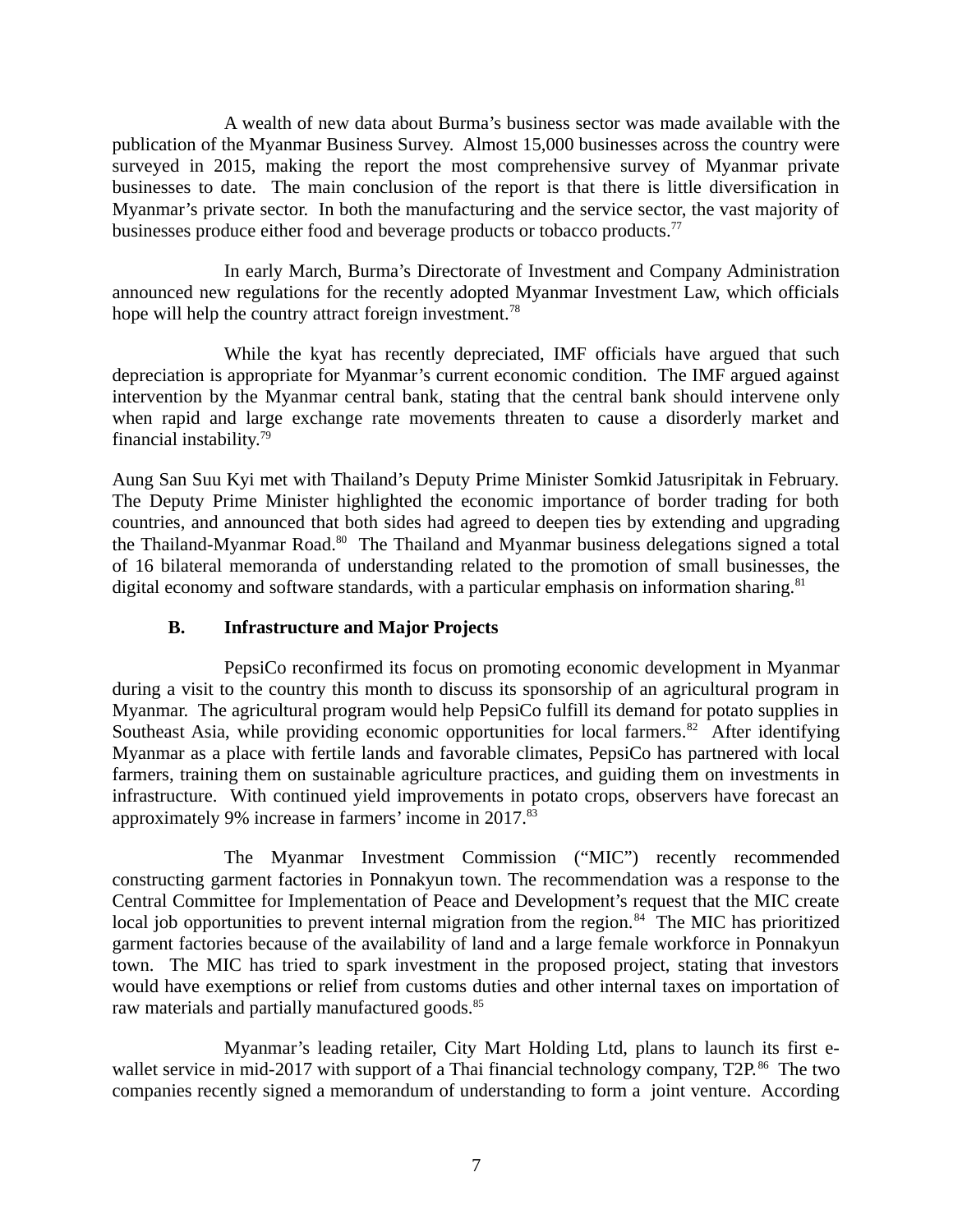to the Ministry of Transportation and Communications, the number of data users in Myanmar is now 20 times higher than when the nation allowed foreign telecommunications operators to enter the country in 2014. However, the World Bank estimates that less than 20% of the Myanmar population uses formal financial technology services. $87$  Win Win Tint, the founder of City Mart Holding Ltd., admits that it may take time for Myanmar citizens to switch from primarily using cash to using e-wallets, and stated that the company is planning to combine the introduction of ewallets with a rewards program so that consumers may adopt the new technology more quickly.<sup>88</sup>

The Ministry of Hotels and Tourism announced its hope to expand Kawthaung Airport to be the nation's next international airport.<sup>89</sup> According to Minister Ohm Maung, Mergui Archipelago has significant potential to attract tourists, but transportation infrastructure must be developed in order to tap the region's tourism potential. Although the Kawthaung district acts as a commercial hub for southern Myanmar, Kawthaung's domestic airport is currently in poor condition and is incapable of welcoming the rising number of international tourists who come to see the area. $90$ 

The Thilawa Special Economic Zone ("SEZ") has continued to develop, creating more economic growth opportunities in Myanmar. Two new foreign firms have announced plans to operate manufacturing operations in the SEZ, including a Thai metal packing firm that is set to invest \$5.1 million in a plant in the zone and a Singapore property group that plans to open a plant producing fabricated steel bars and other steel products.<sup>91</sup> The SEZ has the potential to promote economic development in Myanmar by encouraging new industries to enter the country, as well as by stimulating job growth within the region.

On March 7, a group of government officials met to discuss building a 3200 kilometer India-Myanmar-Thailand trilateral highway, designed to bridge the emerging economies of northeast India, Myanmar, and Thailand.<sup>92</sup> A meeting was arranged with visiting Thai business delegates and local entrepreneurs with the intention to open channels for future business and trade ties.

## <span id="page-7-0"></span>**C. Land Seizures**

The Union Minister for Agriculture, Livestock and Irrigation announced that his ministry is working to amend two land-related laws with the goal of helping to resolve disputes over confiscated land and to streamline the process of returning such land to its rightful owners.<sup>93</sup> Details of the amendments have not yet been provided.<sup>94</sup> The minister indicated that since taking office, his ministry has been reviewing land-related disputes for up to two to three months, and has received about 1000 complaint letters.<sup>95</sup>

In Yangon, factory owners have reported that squatters occupying vacant factory compounds refuse to leave unless they are paid. $96$  The factory owners have complained that they have been unable to expand their business because of the squatters.  $97$ 

In Mandalay, protesters prevented vehicles from leaving a copper mine, claiming that the mine's operators had failed to compensate locals for confiscated land.<sup>98</sup> After five days, the protestors called off their protests, allowing the road to reopen.<sup>99</sup> The protests were called off after the chief minister of their division assured protestors that he would negotiate with the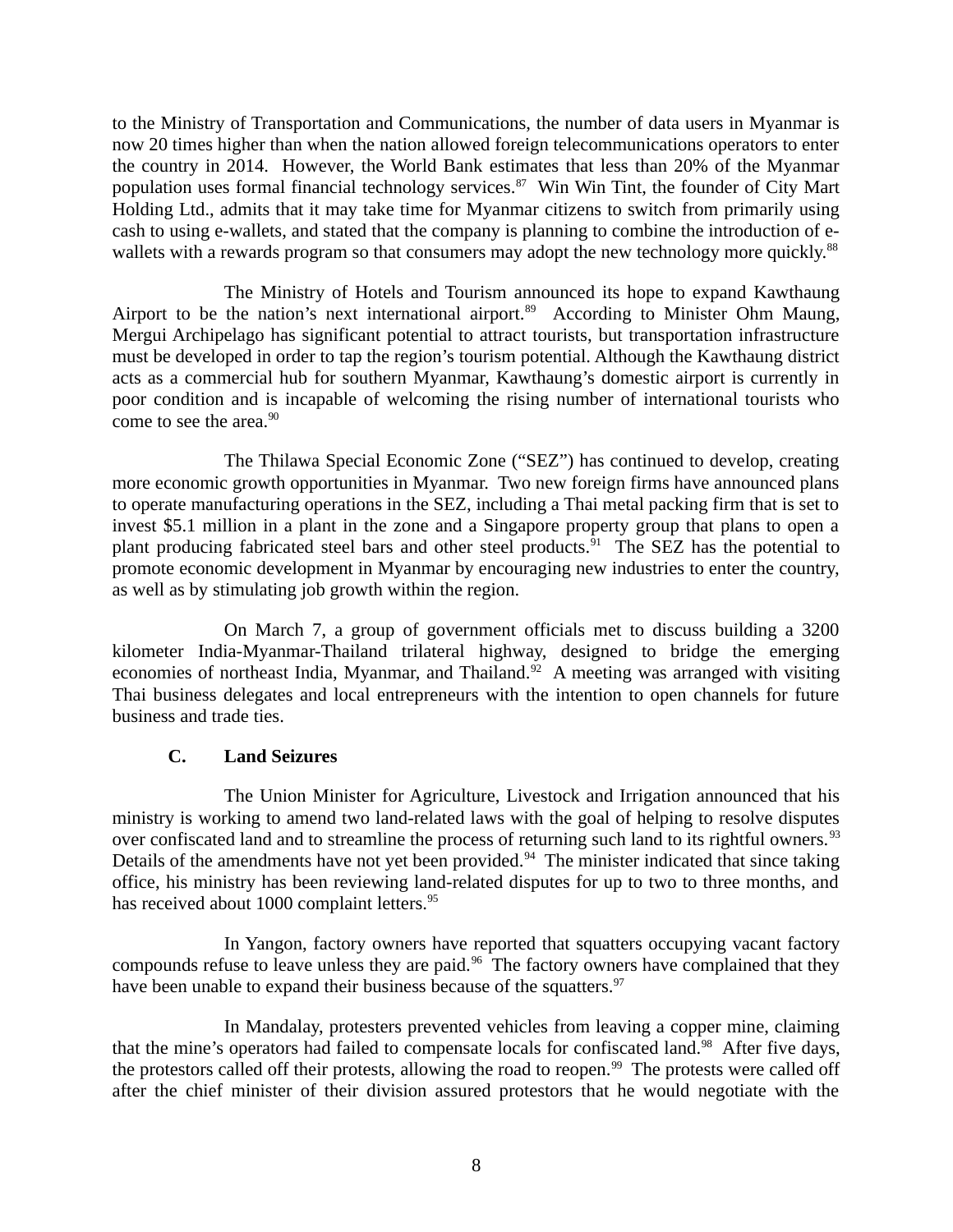mining company over compensation.<sup>100</sup> However, approximately 25 farmers were sued for violating peaceful assembly acts as a result of the protest.<sup>101</sup>

Farmers in Mandalay have set up a meeting with the regional government to present their demands related to confiscated land.<sup>102</sup> A group of over 300 farmers formed a committee to represent themselves and to present their requests that the lawsuits filed against them be withdrawn and that permission to farm again on the confiscated lands be granted.<sup>103</sup>

#### **IV. Peace Talks and Ethnic Violence**

#### <span id="page-8-1"></span><span id="page-8-0"></span>**A. Ethnic Violence**

On February 3, the U.N. OHCHR released a report on the situation in northern Rakhine state in which it accused security forces of committing various human rights violations.<sup>104</sup> The Ministry of Foreign Affairs responded to the OHCHR report, stating that the government, through the Maungdaw Investigation Commission ("MIC"), will take necessary measures to determine if there is evidence of such violations.<sup>105</sup> The Ministry also claimed that it had requested that the OHCHR provide evidence of the alleged violations, but no evidence had been provided.<sup>106</sup> In addition, the Tatmadaw have formed their own team of senior military officials to investigate the alleged human rights violations committed by security personnel.<sup>107</sup>

Meanwhile, the MIC has been granted an extension to submit its concluding report after the commissioner requested more time "due to new human rights allegations."<sup>108</sup> The commission's interim report, released on January 3, drew intense criticism after it largely refuted allegations of grave human rights abuses related to the ongoing counter-insurgency campaign.<sup>109</sup> According to the commission's secretary, there will be additional field investigations in Maungdaw district.<sup>110</sup> No new deadline for the submission of the final report has been set.<sup>111</sup> The separate Advisory Commission on Rakhine State, headed by Kofi Annan and mandated to develop development plans and alleviate sectarian tensions, is expected to release its report before August 2017.<sup>112</sup>

According to the Ministry of Social Welfare, Relief and Settlement, state counselor Aung San Suu Kyi has contributed 300 million kyat in cash to replenish food supplies at camps for internally displaced people ("IDPs") in Kachin state.<sup>113</sup> Any remaining funds will be used for the medical and educational needs of the camps' residents, as well as for coats and blankets.<sup>114</sup> However, contributions will only be made to camps within government-controlled areas, and not those under the control of the Kachin Independence Organization ("KIO"), due to security concerns.<sup>115</sup> While camp officials and state leaders have welcomed the contributions, they say they are yet to receive any details as to how the contributions will be made and that further assistance is still required.<sup>116</sup>

A Malaysian humanitarian mission arrived in Yangon on February 9 with over 300 tons of relief goods for refugees in Rakhine state.<sup>117</sup> The Myanmar government has undertaken to distribute the goods to both Bengali and Rakhine refugees.<sup>118</sup> Despite the apparent cooperation between the two countries, a group of nationalists and monks staged a protest at the port, claiming that the Malaysian aid was a form of political exploitation.<sup>119</sup>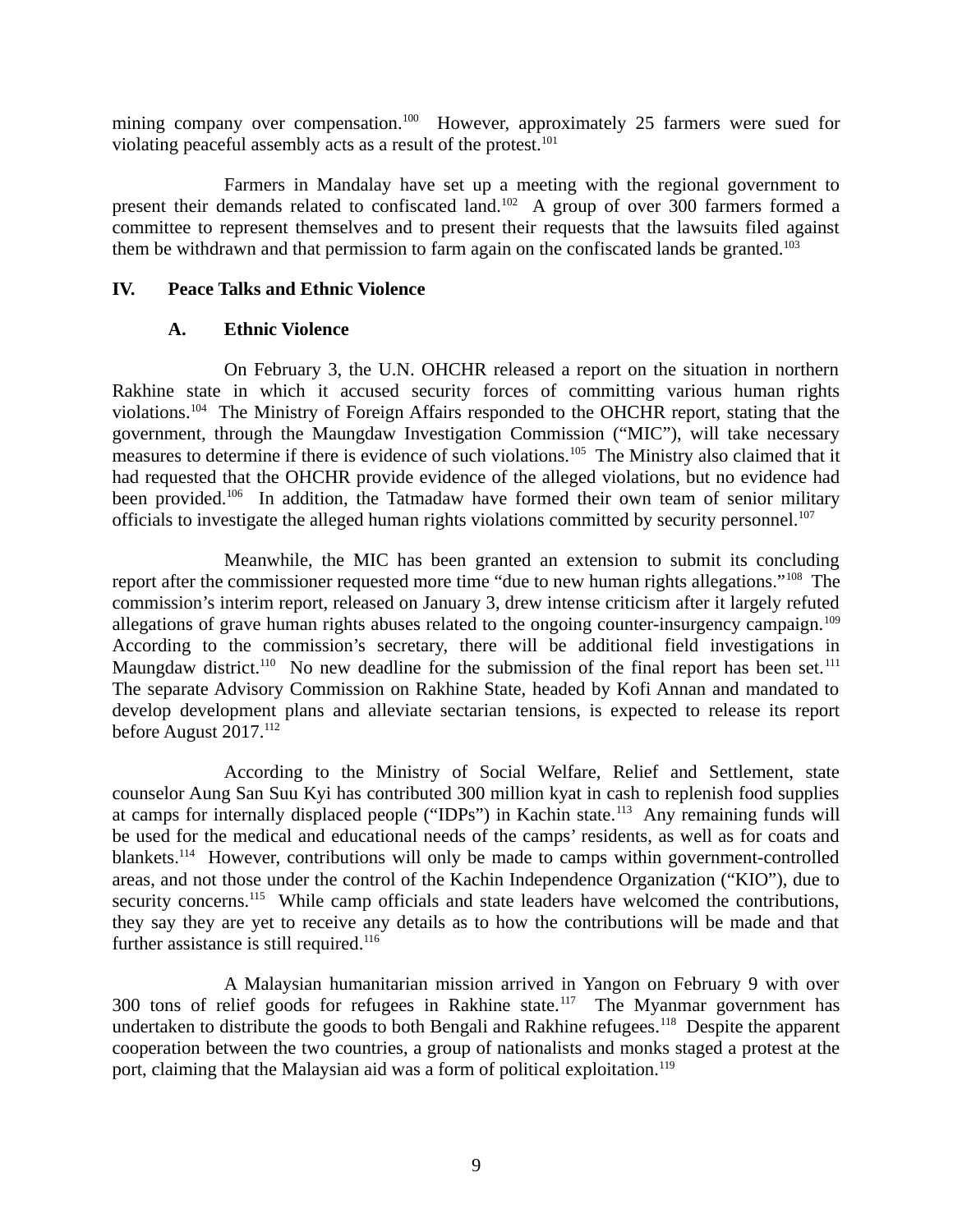Clashes between the Tatmadaw and the Kokang rebels of the Myanmar National Democratic Alliance Army ("MNDAA"), a Northern Alliance member, erupted again in the Kokang Self-Administered Zone.<sup>120</sup> When asked for comment, the Ministry of Defense stated that it had no intention to release news of the clashes.<sup>121</sup> Another Northern Alliance member, the Ta'ang National Liberation Army ("TNLA"), has urged the government to find a solution through peaceful negotiations, but added that the government's peace efforts were being undermined by the Tatmadaw's ongoing offensives. $122$ 

In early February, clashes also broke out between the TNLA and the Shan State Army-North ("SSA-N") after failed negotiations regarding the crossing of territory.<sup>123</sup> The two groups are known to be allies and it is believed that this is the first-known instance of fighting between them, even though they have both long claimed territories close to each other.<sup>124</sup> The parties later agreed to maintain troop positions in order to avoid further clashes.<sup>125</sup>

The KIO's vice chairman, Gen Gun Maw, has accused government- and Tatmadaw-controlled media organizations of misleading the public about the Tatmadaw's military offensives, saying that the Tatmadaw is only fighting groups who have not signed the nationwide ceasefire agreement ("NCA").<sup>126</sup> However, according to him, many smaller nonsignatory groups without armed wings are being permitted to participate in the peace process, while groups such as the Kachin Independence Army ("KIA") and the KIO have been the subject of repeated military offensives despite their willingness to participate in the peace process.<sup>127</sup>

The Tatmadaw and the New Mon State Party ("NMSP") met on February 16 to address the conflict surrounding the Tatmadaw's seizure of two NMSP checkpoints and the raiding of the organization's liaison office in Ye Township, Mon State.<sup>128</sup> According to NMSP officials, the Tatmadaw agreed to return the bases in accordance with bilateral ceasefire agreements between the parties but haven't done so yet.<sup>129</sup> The parties agreed to hold further discussions, with the Tatmadaw urging the NMSP to sign the NCA, which has led the NMSP to believe that the seizures were designed to pressure the group into signing the  $NCA$ <sup>130</sup>

On March 6, over 30 people were killed in clashes between the MNDAA and Myanmar's security forces along the Myanmar-China border.<sup>131</sup> The MNDAA, a predominantly ethnic Chinese group that is part of the Northern Alliance, launched a pre-dawn attack on police posts, military installations and government administrators in the capital of the northeastern Kokang region, Laukkai, and four policemen were taken hostage.<sup>132</sup> While the attacks were still underway, Aung San Suu Kyi issued a statement in which she "strongly urge[d] all sides to come to the peace negotiating table by abandoning the armed attacks, which have caused many deaths and problems for the citizens, who are not guilty, and the residents of the area."<sup>133</sup>

#### <span id="page-9-0"></span>**B. Peace Talks**

Thousands of protestors staged demonstrations across the country on February 4, calling for an end to fighting, the free flow of aid to IDPs, a reduction in military expenditure and a unilateral ceasefire declaration from the Tatmadaw.<sup>134</sup>

The Union Peace Dialogue Joint Committee ("UPDJC"), a government committee with authority to oversee national- and union-level political dialogues, announced early in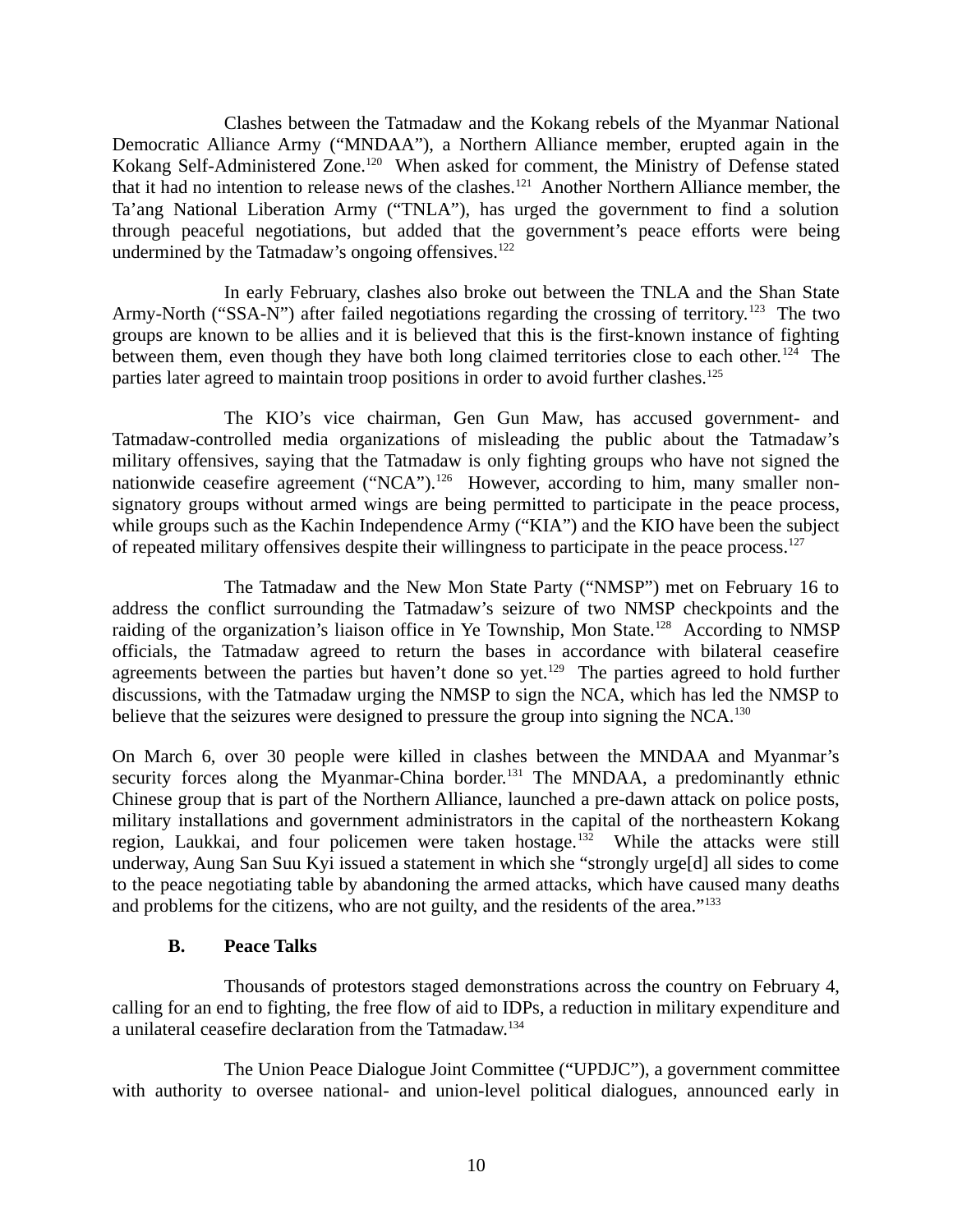February that the second  $21^{st}$  Century Panglong Conference would begin on February 28.<sup>135</sup> However, after issues concerning the national-level political dialogues, as well as the announcement that the Karen National Union ("KNU") had scheduled its party congress for March 14, it was agreed that the Panglong Conference would be postponed to late-March, with no specific date being given.<sup>136</sup> The KNU, an NCA signatory and strong proponent of both ethnic unity and ethnic groups' involvement in the peace process, expects to elect new leadership at its upcoming congress.  $137$ 

After national-level political dialogues were held in Kayin state and the Tanintharyi Region in January, the UPDJC agreed to hold three more dialogues, two in Shan state and one in the Bago Region.<sup>138</sup> However, the UPDJC also initially rejected requests from the Chin National Front ("CNF") and the Arakan Liberation Party ("ALP") for similar dialogues in Chin state and Rakhine state, respectively.<sup>139</sup> After criticism from the CNF, ALP and Chin National Democratic Party, who all indicated that they were considering boycotting the Panglong Conference in retaliation, the government backtracked and decided to approve national-level dialogues in both states.<sup>140</sup> As the intention is for the results of the national-level dialogues to be processed into policy papers to be discussed at the union-level Panglong Conference, the issues regarding these dialogues necessitated the postponement of the Panglong Conference.<sup>141</sup>

At the national-level political dialogue held in Shan state, the Pa-O ethnic group decided to present the idea of a secular state at the upcoming Panglong Conference.<sup>142</sup>

A two-day national-level civil society organization ("CSO") peace forum was held in Nay Pyi Taw to discuss the terms of reference for national-level political dialogues (which includes the CSO peace forum) drafted by the UPDJC.<sup>143</sup> The terms of reference have been criticized for, among other things, limiting the range of issues that may be discussed.<sup>144</sup>

The United Wa State Army ("UWSA") held a summit for non-signatory ethnic armed groups in order to discuss the ongoing peace process.<sup>145</sup> At the summit, the UWSA's chairman, Bao Youxiang, criticized the government-led peace process and called for a new ceasefire agreement to replace the NCA.<sup>146</sup> Even though members of the United Nationalities Federal Council ("UNFC") attended the summit, a UNFC official said that the statement made by Bao Youxiang does not reflect the UNFC's views and reiterated their support for the NCA process.<sup>147</sup> Members of the Northern Alliance also attended the summit.<sup>148</sup>

The chairman of the KNU met with the KIO's central committee to discuss Myanmar's peace process.<sup>149</sup> The KNU, a signatory to the NCA, and the KIO, a non-signatory, pledged to collaborate to achieve peace in accordance with NCA principles and to seek inclusion of all stakeholders.<sup>150</sup> The KNU chairman also met with Chinese authorities in Kunming, China.<sup>151</sup> At that meeting, China's Special Envoy of Asian Affairs, Sun Guoxiang, reiterated that the Chinese government was willing to take active steps to facilitate and encourage the peace process in Myanmar, but that it would not take sides in peace negotiations.<sup>152</sup> Sun Guoxiang stated that the Chinese government had also repeatedly advised the Myanmar government and the Tatmadaw that non-signatory groups should be able to attend the upcoming Panglong Conference as this would benefit all stakeholders.<sup>153</sup>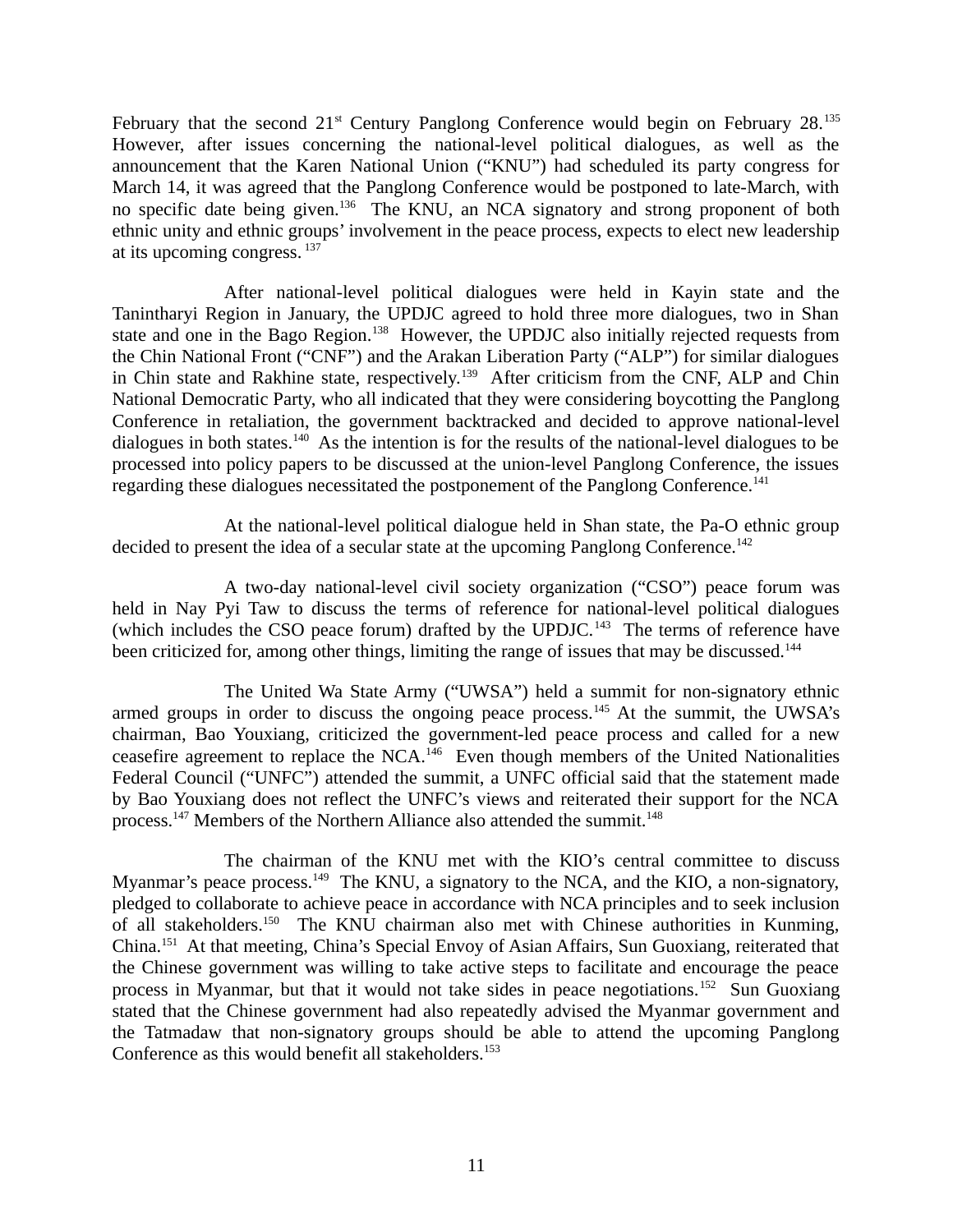In a statement released at the conclusion of the pre- $21<sup>st</sup>$  Panglong Kachin National Conference held in Myitkyina from February 16 to 18, armed ethnic groups in Kachin have reiterated their condemnation of the Shan State legislature's decision to brand them as 'terrorist organizations' and have demanded that the label be dropped.<sup>154</sup> Peace advocates in the region have agreed, stating that the designation delegitimizes the groups and thereby hinders the peace process.<sup>155</sup>

After repeated requests and continued violence in northern Shan and Kachin states, the government peace commission has finally agreed to grant the KIA, a non-signatory group, an individual meeting.<sup>156</sup> A representative of the KIA stated that the aim of the talks is to discuss a possible ceasefire and further political negotiations.<sup>157</sup> When asked whether the KIA would attend the second Panglong Conference, he stated that the KIA would attend as a member of the UNFC.<sup>158</sup> However, it is unclear whether the UNFC will itself attend the conference after it reiterated last month that it will only join the upcoming peace conference if all seven of its member groups are invited as full participants, not merely as observers.<sup>159</sup>

At the  $70<sup>th</sup>$  Union Day celebrations in Panglong on February 12, state counselor Aung San Suu Kyi used her public address to again urge non-signatories to sign the NCA and participate in the upcoming peace conference.<sup>160</sup> The UNFC responded by saying that its members would sign the NCA if the government made it "all-inclusive for every armed group to sign the NCA".<sup>161</sup> The TNLA, on the other hand, advised that it wanted to sign the NCA, but the government did not invite it to be part of the peace process. $162$ 

Later, on March 28, during a visit to northern Kachin State, including the Mai Na IDP camp, Aung San Suu Kyi called on all armed groups, including the Kachin Independence Army to join the nationwide ceasefire agreement, which she promised would guarantee political dialogue, monitoring, and amending the constitution.<sup>163</sup> The next day, one of the nascent Rohingya militant groups, Arakan Rohingya Salvation Army, released a YouTube video calling for international peacekeepers to protect the stateless Rohingya population. In the statement, it explained that its October attacks on police border posts were to "defend, salvage and protect [the] Rohingya community in Arakan" and that they "have the legitimate right under international law to defend [them]selves in line with the principle of self-defence."<sup>164</sup>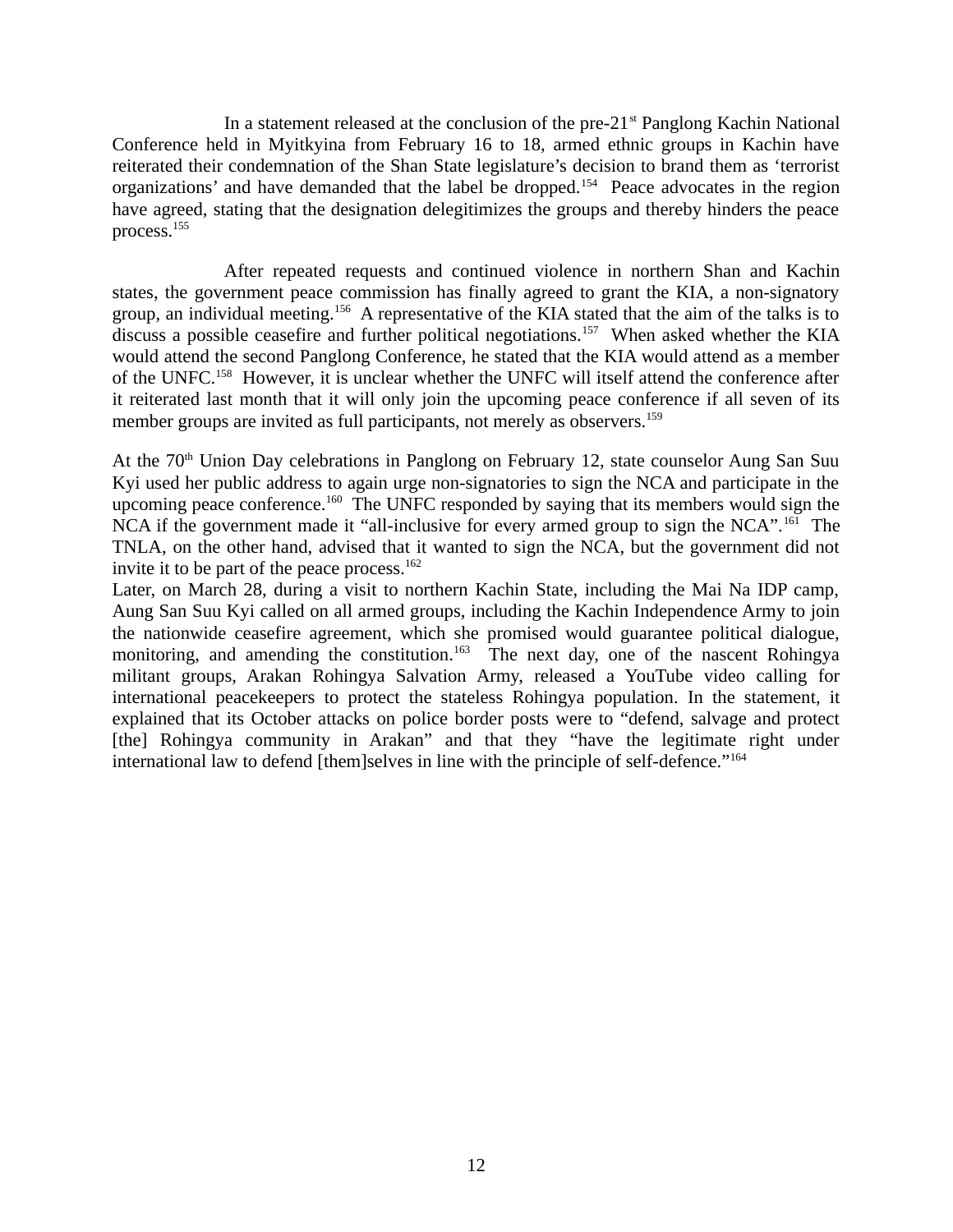- 1 The Myanmar Times, February 2, 2017: [http://www.mmtimes.com/index.php/national-news/24784-the-death-of-the-rule-of-law](http://www.mmtimes.com/index.php/national-news/24784-the-death-of-the-rule-of-law-coming-to-terms-with-the-loss-of-u-ko-ni.html)[coming-to-terms-with-the-loss-of-u-ko-ni.html.](http://www.mmtimes.com/index.php/national-news/24784-the-death-of-the-rule-of-law-coming-to-terms-with-the-loss-of-u-ko-ni.html)
- 2 *Id*.
- 3 *Id*.
- 4 *Id*.
- 5 *Id*.
- 6 *Id*.
- 7 Frontier Myanmar, March 12, 2017: [http://frontiermyanmar.net/en/wirathu-banned-from-sermons-after-celebrating-u-ko-ni](http://frontiermyanmar.net/en/wirathu-banned-from-sermons-after-celebrating-u-ko-ni-assassins)[assassins.](http://frontiermyanmar.net/en/wirathu-banned-from-sermons-after-celebrating-u-ko-ni-assassins)
- 8 Al Jazeera, March 12, 2017: [http://www.aljazeera.com/news/2017/03/wirathu-silenced-myanmar-top-buddhist-body-](http://www.aljazeera.com/news/2017/03/wirathu-silenced-myanmar-top-buddhist-body-170311141258664.html)[170311141258664.html.](http://www.aljazeera.com/news/2017/03/wirathu-silenced-myanmar-top-buddhist-body-170311141258664.html)

9 *Id*.

- 10 The Diplomat, February 2, 2017: [http://thediplomat.com/2017/02/time-for-myanmar-to-join-the-commonwealth/.](http://thediplomat.com/2017/02/time-for-myanmar-to-join-the-commonwealth/)
- 11 *Id*.
- 12 *Id*.

13 *Id*.

14 Nikkei Asian Review, March 21, 2017: [http://asia.nikkei.com/Viewpoints/Derek-Mitchell/Myanmar-s-government-time-for](http://asia.nikkei.com/Viewpoints/Derek-Mitchell/Myanmar-s-government-time-for-course-correction)[course-correction.](http://asia.nikkei.com/Viewpoints/Derek-Mitchell/Myanmar-s-government-time-for-course-correction)

15 *Id*.

16 *Id*.

- 17 Myanmar Times, February 21, 2017: [http://www.mmtimes.com/index.php/national-news/25023-dr-aye-zan-tipped-to-be-the-next](http://www.mmtimes.com/index.php/national-news/25023-dr-aye-zan-tipped-to-be-the-next-mon-chief-minister.html?tmpl=component&print=1&layout=default&page)[mon-chief-minister.html?tmpl=component&print=1&layout=default&page=](http://www.mmtimes.com/index.php/national-news/25023-dr-aye-zan-tipped-to-be-the-next-mon-chief-minister.html?tmpl=component&print=1&layout=default&page); Myanmar Times, February 27, 2017: [http://www.mmtimes.com/index.php/national-news/25096-mysteries-of-mon-chief-minister-s-resignation.html?](http://www.mmtimes.com/index.php/national-news/25096-mysteries-of-mon-chief-minister-s-resignation.html?tmpl=component&print=1&layout=default&page) [tmpl=component&print=1&layout=default&page=](http://www.mmtimes.com/index.php/national-news/25096-mysteries-of-mon-chief-minister-s-resignation.html?tmpl=component&print=1&layout=default&page).
- 18 Myanmar Times, February 21, 2017: [http://www.mmtimes.com/index.php/national-news/25023-dr-aye-zan-tipped-to-be-the-next](http://www.mmtimes.com/index.php/national-news/25023-dr-aye-zan-tipped-to-be-the-next-mon-chief-minister.html?tmpl=component&print=1&layout=default&page)[mon-chief-minister.html?tmpl=component&print=1&layout=default&page=](http://www.mmtimes.com/index.php/national-news/25023-dr-aye-zan-tipped-to-be-the-next-mon-chief-minister.html?tmpl=component&print=1&layout=default&page)
- 19 Myanmar Times, February 21, 2017: [http://www.mmtimes.com/index.php/national-news/25023-dr-aye-zan-tipped-to-be-the-next](http://www.mmtimes.com/index.php/national-news/25023-dr-aye-zan-tipped-to-be-the-next-mon-chief-minister.html?tmpl=component&print=1&layout=default&page)[mon-chief-minister.html?tmpl=component&print=1&layout=default&page=](http://www.mmtimes.com/index.php/national-news/25023-dr-aye-zan-tipped-to-be-the-next-mon-chief-minister.html?tmpl=component&print=1&layout=default&page)
- 20 Myanmar Times, February 27, 2017: [http://www.mmtimes.com/index.php/national-news/25096-mysteries-of-mon-chief-minister](http://www.mmtimes.com/index.php/national-news/25096-mysteries-of-mon-chief-minister-s-resignation.html?tmpl=component&print=1&layout=default&page)[s-resignation.html?tmpl=component&print=1&layout=default&page=](http://www.mmtimes.com/index.php/national-news/25096-mysteries-of-mon-chief-minister-s-resignation.html?tmpl=component&print=1&layout=default&page).
- 21 Myanmar Times, March 2, 2017: [http://www.mmtimes.com/index.php/national-news/25147-mon-state-parliament-approves-new](http://www.mmtimes.com/index.php/national-news/25147-mon-state-parliament-approves-new-chief-minister.html)[chief-minister.html.](http://www.mmtimes.com/index.php/national-news/25147-mon-state-parliament-approves-new-chief-minister.html)

22 *Id.*

- 23 The Irrawaddy, February 8, 2017: [https://www.irrawaddy.com/news/burma/upper-house-votes-to-abolish-mica.html.](https://www.irrawaddy.com/news/burma/upper-house-votes-to-abolish-mica.html)
- 24 *Id.*
- 25 *Id.*
- 26 *Id.*
- 27 *Id.*
- 28 The Irrawaddy, February 3, 2017: [https://www.irrawaddy.com/news/burma/judge-accused-corruption-goes-run.html.](https://www.irrawaddy.com/news/burma/judge-accused-corruption-goes-run.html)
- 29 *Id.*
- 30 *Id.*
- 31 *Id.*
- 32 *Id.*
- 33 The Irrawaddy, February 23, 2017: [https://www.irrawaddy.com/news/burma/complaints-filed-against-nearly-150-nld-lawmakers](https://www.irrawaddy.com/news/burma/complaints-filed-against-nearly-150-nld-lawmakers-in-parliaments-first-year.html)[in-parliaments-first-year.html.](https://www.irrawaddy.com/news/burma/complaints-filed-against-nearly-150-nld-lawmakers-in-parliaments-first-year.html)

34 *Id.*

35 Bloomberg, February 14, 2017: [https://www.bloomberg.com/news/articles/2017-02-14/suu-kyi-pushes-for-myanmar-investment](https://www.bloomberg.com/news/articles/2017-02-14/suu-kyi-pushes-for-myanmar-investment-as-rohingya-crisis-deepens)[as-rohingya-crisis-deepens;](https://www.bloomberg.com/news/articles/2017-02-14/suu-kyi-pushes-for-myanmar-investment-as-rohingya-crisis-deepens) cf. Asia Times, February 15, 2017: [http://www.atimes.com/article/risks-remain-us-companies](http://www.atimes.com/article/risks-remain-us-companies-myanmar/)[myanmar/.](http://www.atimes.com/article/risks-remain-us-companies-myanmar/)

36 *Id.*

- 37 Myanmar Times, March 3, 2017: [http://www.mmtimes.com/index.php/business/25176-kbz-strengthens-services-with-us](http://www.mmtimes.com/index.php/business/25176-kbz-strengthens-services-with-us-banks.html)[banks.html.](http://www.mmtimes.com/index.php/business/25176-kbz-strengthens-services-with-us-banks.html)
- 38 *Id.*
- 39 Asia Times, February 15, 2017: [http://www.atimes.com/article/risks-remain-us-companies-myanmar/;](http://www.atimes.com/article/risks-remain-us-companies-myanmar/) Myanmar Times, February 3, 2017: [http://www.mmtimes.com/index.php/lifestyle/24804-is-myanmar-prepared-to-fight-diabetes.html?](http://www.mmtimes.com/index.php/lifestyle/24804-is-myanmar-prepared-to-fight-diabetes.html?tmpl=component&print=1&layout=default&page) [tmpl=component&print=1&layout=default&page=](http://www.mmtimes.com/index.php/lifestyle/24804-is-myanmar-prepared-to-fight-diabetes.html?tmpl=component&print=1&layout=default&page).
- 40 Asia Times, February 15, 2017: [http://www.atimes.com/article/risks-remain-us-companies-myanmar/.](http://www.atimes.com/article/risks-remain-us-companies-myanmar/)

41 *Id.*

42 Myanmar Times, March 3, 2017: [http://www.mmtimes.com/index.php/national-news/mandalay-upper-myanmar/25174-new](http://www.mmtimes.com/index.php/national-news/mandalay-upper-myanmar/25174-new-management-for-mercure-mandalay-hill-hotels.html)[management-for-mercure-mandalay-hill-hotels.html.](http://www.mmtimes.com/index.php/national-news/mandalay-upper-myanmar/25174-new-management-for-mercure-mandalay-hill-hotels.html)

- 44 Human Rights Watch, February 24, 2017, [https://www.hrw.org/news/2017/02/24/human-rights-council-should-adopt-strong](https://www.hrw.org/news/2017/02/24/human-rights-council-should-adopt-strong-resolution-human-rights-situation-myanmar)[resolution-human-rights-situation-myanmar](https://www.hrw.org/news/2017/02/24/human-rights-council-should-adopt-strong-resolution-human-rights-situation-myanmar)
- 45 United Nations General Assembly, January 18, 2017, [https://documents-dds](https://documents-dds-ny.un.org/doc/UNDOC/GEN/G17/009/50/PDF/G1700950.pdf?OpenElement)[ny.un.org/doc/UNDOC/GEN/G17/009/50/PDF/G1700950.pdf?OpenElement](https://documents-dds-ny.un.org/doc/UNDOC/GEN/G17/009/50/PDF/G1700950.pdf?OpenElement)
- 46 Eleven Myanmar, March 3, 2017,<http://www.elevenmyanmar.com/politics/8133>
- 47 The Sydney Morning Herald, February 20, 2017, [http://www.smh.com.au/world/rohingya-women-who-spoke-out-on-rape](http://www.smh.com.au/world/rohingya-women-who-spoke-out-on-rape-murder-pursued-by-myanmar-officials-20170217-guf9ij.html)[murder-pursued-by-myanmar-officials-20170217-guf9ij.html](http://www.smh.com.au/world/rohingya-women-who-spoke-out-on-rape-murder-pursued-by-myanmar-officials-20170217-guf9ij.html)
- 48 Reuters, February 8, 2017:<http://www.reuters.com/article/us-myanmar-rohingya-idUSKBN15N1TJ> 49 *Id*.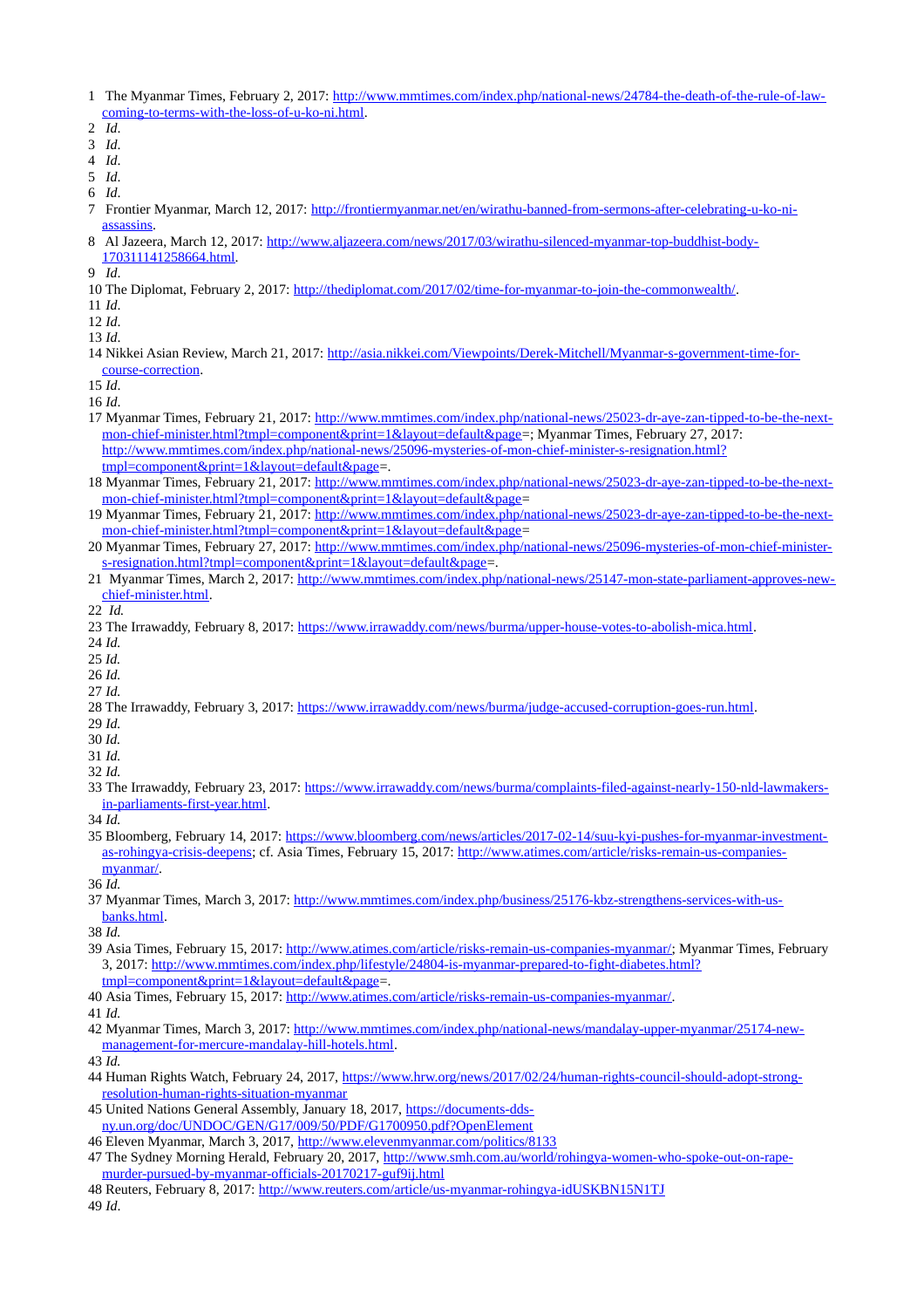- 50 The Diplomat, February 9, 2017: [http://thediplomat.com/2017/02/the-rohingya-insurgents-myanmar-creates-its-own](http://thediplomat.com/2017/02/the-rohingya-insurgents-myanmar-creates-its-own-frankenstein/)[frankenstein/;](http://thediplomat.com/2017/02/the-rohingya-insurgents-myanmar-creates-its-own-frankenstein/) for the report itself, see International Crisis Group, December 15, 2016: [https://www.crisisgroup.org/asia/south](https://www.crisisgroup.org/asia/south-east-asia/myanmar/283-myanmar-new-muslim-insurgency-rakhine-state)[east-asia/myanmar/283-myanmar-new-muslim-insurgency-rakhine-state](https://www.crisisgroup.org/asia/south-east-asia/myanmar/283-myanmar-new-muslim-insurgency-rakhine-state)
- 51 *Id*.

52 *Id*.

53 *Id*.

- 54 Mizzima, February 22, 2017:<http://www.mizzima.com/news-domestic/heal-do-not-wound>
- 55 *Id*.
- 56 Time, March 24, 2017:<http://time.com/4710430/myanmar-rohingya-human-rights-council-probe/>
- 57 Time, March 13, 2017:<http://time.com/4700592/myanmar-un-council-rohingya-inquiry/>
- 58 Time, March 24, 2017:<http://time.com/4710430/myanmar-rohingya-human-rights-council-probe/>

59 *Id*.

- 60 The Irrawaddy, February 9, 2017: [https://www.irrawaddy.com/news/govt-speed-nvc-issuing-process.html.](https://www.irrawaddy.com/news/govt-speed-nvc-issuing-process.html)
- 61 *Id.*
- 62 *Id.*

63 Myanmar Times, March 3, 2017: [http://www.mmtimes.com/index.php/lifestyle/25180-how-far-away-is-gender-equality-in](http://www.mmtimes.com/index.php/lifestyle/25180-how-far-away-is-gender-equality-in-myanmar.html)[myanmar.html](http://www.mmtimes.com/index.php/lifestyle/25180-how-far-away-is-gender-equality-in-myanmar.html)

64 *Id*.

65 *Id*.

66 *Id*.

67 Myanmar Times, March 8, 2017:<http://www.mmtimes.com/index.php/lifestyle/19368-women-in-myanmar.html>

- 68 Event announcement on Live-Timely, March 8, 2017: [https://live-timely-28f2d9c399.time.ly/event/international-womens-day](https://live-timely-28f2d9c399.time.ly/event/international-womens-day-yangon-2017/?instance_id=69866)[yangon-2017/?instance\\_id=69866](https://live-timely-28f2d9c399.time.ly/event/international-womens-day-yangon-2017/?instance_id=69866)
- 69 Myanmar Times, March 31, 2017: [http://www.mmtimes.com/index.php/national-news/25528-treat-everyone-equally-for](http://www.mmtimes.com/index.php/national-news/25528-treat-everyone-equally-for-reconciliation-state-counsellor.html)[reconciliation-state-counsellor.html](http://www.mmtimes.com/index.php/national-news/25528-treat-everyone-equally-for-reconciliation-state-counsellor.html)

70 *Id*.

71 *Id*.

- 72 Myanmar Times, March 31, 2017: [http://www.mmtimes.com/index.php/national-news/mandalay-upper-myanmar/25524-govt-to](http://www.mmtimes.com/index.php/national-news/mandalay-upper-myanmar/25524-govt-to-set-up-land-rental-system-for-entrepreneurs.html)[set-up-land-rental-system-for-entrepreneurs.html](http://www.mmtimes.com/index.php/national-news/mandalay-upper-myanmar/25524-govt-to-set-up-land-rental-system-for-entrepreneurs.html)
- 73 *Id*.
- 74 Myanmar Times, March 30, 2017: [http://www.mmtimes.com/index.php/business/25519-nld-s-one-year-anniversary-government](http://www.mmtimes.com/index.php/business/25519-nld-s-one-year-anniversary-government-s-economic-focus-a-little-thin-on-substance.html)[s-economic-focus-a-little-thin-on-substance.html](http://www.mmtimes.com/index.php/business/25519-nld-s-one-year-anniversary-government-s-economic-focus-a-little-thin-on-substance.html)
- 75 *Id*.
- 76 The Global New Light of Myanmar, February 27, 2017, [http://www.globalnewlightofmyanmar.com/government-will-provide](http://www.globalnewlightofmyanmar.com/government-will-provide-loans-in-2017-to-develop-the-smes/)[loans-in-2017-to-develop-the-smes/.](http://www.globalnewlightofmyanmar.com/government-will-provide-loans-in-2017-to-develop-the-smes/)
- 77 Irrawaddy, February 11, 2017, [https://www.irrawaddy.com/business/business-roundup-february-11.html;](https://www.irrawaddy.com/business/business-roundup-february-11.html) Mizzima, February 10, 2017, http://www.mizzima.com/business-domestic/myanmar-business-survey-sheds-light-constraints-businesses-face. 78 *Id.*

79 *Id.*

80 Myanmar Times, February 9, 2017, [http://www.mmtimes.com/index.php/business/24884-mous-inked-to-step-up-thailand](http://www.mmtimes.com/index.php/business/24884-mous-inked-to-step-up-thailand-myanmar-cross-border-trade.html)[myanmar-cross-border-trade.html;](http://www.mmtimes.com/index.php/business/24884-mous-inked-to-step-up-thailand-myanmar-cross-border-trade.html) Mizzima, February 4, 2017, http://www.mizzima.com/business-domestic/myanmar-thailandsign-cooperation-deals-boost-private-sectors.

81 *Id*.

82 The Nation, February 12, 2017, [http://www.nationmultimedia.com/news/business/corporate/30305864.](http://www.nationmultimedia.com/news/business/corporate/30305864)

83 *Id.*

84 The Irrawaddy, February 6, 20`7, [https://www.irrawaddy.com/news/burma/mic-recommends-constructing-garment-factories-in](https://www.irrawaddy.com/news/burma/mic-recommends-constructing-garment-factories-in-sittwe.html)[sittwe.html.](https://www.irrawaddy.com/news/burma/mic-recommends-constructing-garment-factories-in-sittwe.html)

85 *Id.*

87 *Id.*

88 *Id.*

- 89 The Irrawaddy: [https://www.irrawaddy.com/business/ministry-plans-to-expand-kawthaung-airport-to-boost-tourism.html.](https://www.irrawaddy.com/business/ministry-plans-to-expand-kawthaung-airport-to-boost-tourism.html) 90 *Id.*
- 91 The Irrawaddy, March 11, 2017: [https://www.irrawaddy.com/business/business-roundup-march-11.html.](https://www.irrawaddy.com/business/business-roundup-march-11.html)
- 92 Eastern Mirror, March 9, 2017: [http://www.easternmirrornagaland.com/thai-officials-businessmen-visit-nagaland/.](http://www.easternmirrornagaland.com/thai-officials-businessmen-visit-nagaland/)
- 93 Myanmar Times, February 14, 2017: [http://www.mmtimes.com/index.php/national-news/nay-pyi-taw/24943-two-laws-to-be](http://www.mmtimes.com/index.php/national-news/nay-pyi-taw/24943-two-laws-to-be-amended-to-solve-land-disputes.html)[amended-to-solve-land-disputes.html](http://www.mmtimes.com/index.php/national-news/nay-pyi-taw/24943-two-laws-to-be-amended-to-solve-land-disputes.html)

94 *Id.*

95 *Id.*

96 The Irrawaddy, March 3, 2017: [https://www.irrawaddy.com/news/burma/squatters-allegedly-extort-money-rangoon-factory](https://www.irrawaddy.com/news/burma/squatters-allegedly-extort-money-rangoon-factory-owners.html)[owners.html](https://www.irrawaddy.com/news/burma/squatters-allegedly-extort-money-rangoon-factory-owners.html)

97 *Id.*

98 The Irrawaddy, February 22, 2017: [https://www.irrawaddy.com/news/burma/local-protesters-block-road-to-letpadaung-copper](https://www.irrawaddy.com/news/burma/local-protesters-block-road-to-letpadaung-copper-mine.html)[mine.html](https://www.irrawaddy.com/news/burma/local-protesters-block-road-to-letpadaung-copper-mine.html)

99 *Id.*

100 *Id.*

<sup>86</sup> The Nation, February 20, 2017, [http://www.nationmultimedia.com/news/business/corporate/30306724.](http://www.nationmultimedia.com/news/business/corporate/30306724)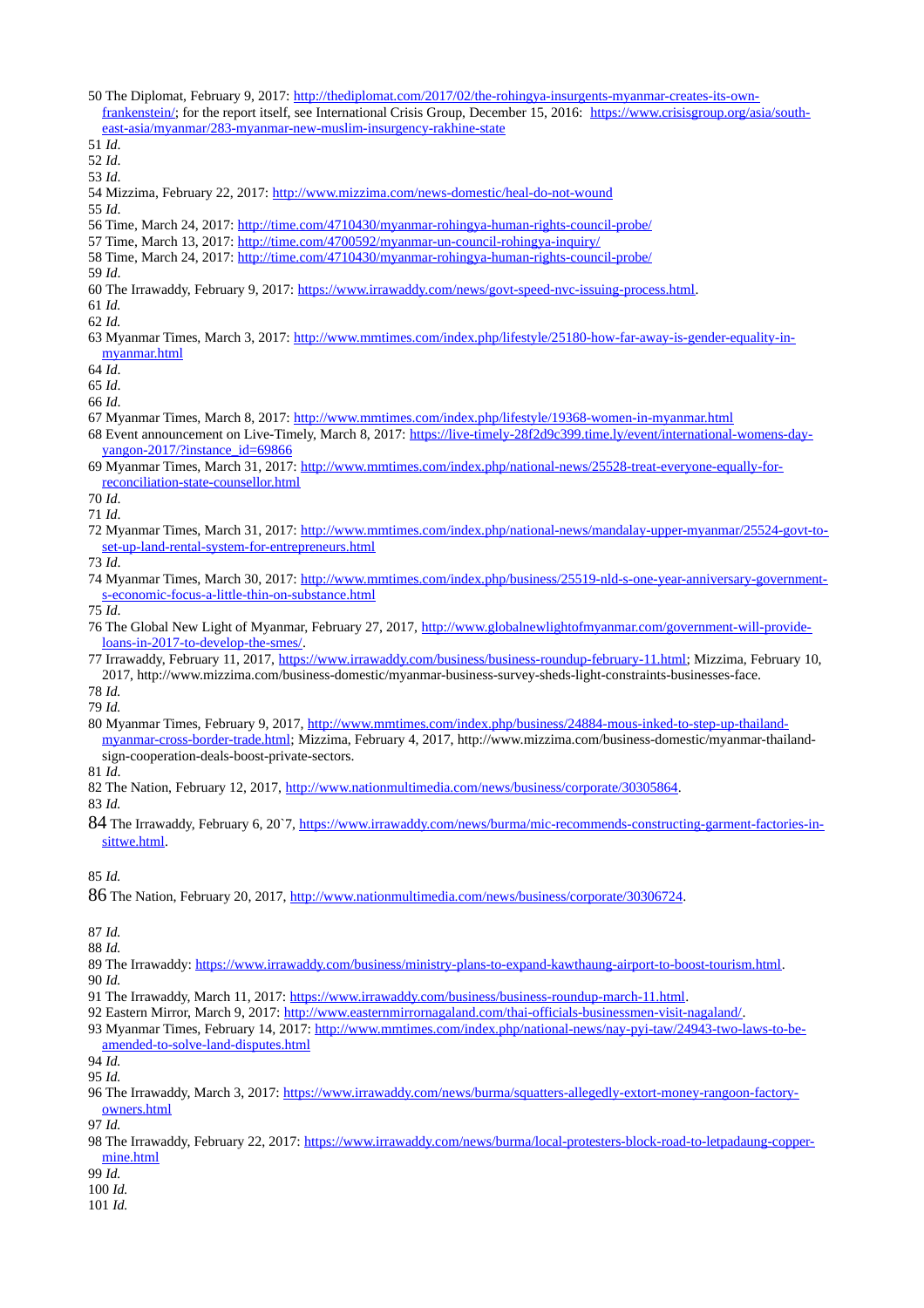102 Myanmar Times, February 27, 2017: [http://www.mmtimes.com/index.php/national-news/mandalay-upper-myanmar/25094](http://www.mmtimes.com/index.php/national-news/mandalay-upper-myanmar/25094-mandalay-farmers-want-lawsuits-over-seized-land-withdrawn.html) [mandalay-farmers-want-lawsuits-over-seized-land-withdrawn.html](http://www.mmtimes.com/index.php/national-news/mandalay-upper-myanmar/25094-mandalay-farmers-want-lawsuits-over-seized-land-withdrawn.html)

103 *Id.*

104 The Myanmanr Times, February 10, 2017: [http://www.mmtimes.com/index.php/national-news/24902-tatmadaw-s-first-probe](http://www.mmtimes.com/index.php/national-news/24902-tatmadaw-s-first-probe-team-to-investigate-rights-abuse-in-rakhine.html)[team-to-investigate-rights-abuse-in-rakhine.html.](http://www.mmtimes.com/index.php/national-news/24902-tatmadaw-s-first-probe-team-to-investigate-rights-abuse-in-rakhine.html)

105 *Id.*

106 *Id.* 

107 *Id.*

- 108 The Myanmar Times, February 1, 2017: [http://www.mmtimes.com/index.php/national-news/24771-rakhine-commission](http://www.mmtimes.com/index.php/national-news/24771-rakhine-commission-requests-extension-for-final-report.html)[requests-extension-for-final-report.html.](http://www.mmtimes.com/index.php/national-news/24771-rakhine-commission-requests-extension-for-final-report.html)
- 109 The Myanmar Times, February 8, 2017: [http://www.mmtimes.com/index.php/national-news/24859-government-to-probe](http://www.mmtimes.com/index.php/national-news/24859-government-to-probe-alleged-abuses-in-rakhine-state.html)[alleged-abuses-in-rakhine-state.html.](http://www.mmtimes.com/index.php/national-news/24859-government-to-probe-alleged-abuses-in-rakhine-state.html)
- 110 The Myanmar Times, February 1, 2017: [http://www.mmtimes.com/index.php/national-news/24771-rakhine-commission](http://www.mmtimes.com/index.php/national-news/24771-rakhine-commission-requests-extension-for-final-report.html)[requests-extension-for-final-report.html.](http://www.mmtimes.com/index.php/national-news/24771-rakhine-commission-requests-extension-for-final-report.html)

111 *Id.* 112 *Id.*

- 113 The Myanmar Times, February 7, 2017: [http://www.mmtimes.com/index.php/national-news/mandalay-upper-myanmar/24844](http://www.mmtimes.com/index.php/national-news/mandalay-upper-myanmar/24844-k300-million-aid-for-idp-camps-in-kachin.html) [k300-million-aid-for-idp-camps-in-kachin.html.](http://www.mmtimes.com/index.php/national-news/mandalay-upper-myanmar/24844-k300-million-aid-for-idp-camps-in-kachin.html)
- 114 *Id.*
- 115 *Id.*

116 *Id.*

- 117 The Myanmar Times, February 10, 2017: [http://www.mmtimes.com/index.php/national-news/yangon/24904-malaysian](http://www.mmtimes.com/index.php/national-news/yangon/24904-malaysian-humanitarian-mission-arrives-in-yangon.html)[humanitarian-mission-arrives-in-yangon.html.](http://www.mmtimes.com/index.php/national-news/yangon/24904-malaysian-humanitarian-mission-arrives-in-yangon.html)
- 118 *Id.*

119 *Id.*

120 The Irrawaddy, February 17, 2017: [https://www.irrawaddy.com/news/burma/fresh-clashes-break-out-between-burma-army-and](https://www.irrawaddy.com/news/burma/fresh-clashes-break-out-between-burma-army-and-mndaa.html)[mndaa.html.](https://www.irrawaddy.com/news/burma/fresh-clashes-break-out-between-burma-army-and-mndaa.html)

121 *Id.*

- 122 *Id.*
- 123 The Irrawaddy, February 6, 2017: [https://www.irrawaddy.com/news/burma/uncharacteristic-clashes-break-out-between-taang](https://www.irrawaddy.com/news/burma/uncharacteristic-clashes-break-out-between-taang-and-shan-allied-armed-groups.html)[and-shan-allied-armed-groups.html.](https://www.irrawaddy.com/news/burma/uncharacteristic-clashes-break-out-between-taang-and-shan-allied-armed-groups.html)

124 *Id.*

- 125 *Id.*
- 126 The Irrawaddy, February 13, 2017: [https://www.irrawaddy.com/news/burma/state-run-media-misleads-the-public-about-war](https://www.irrawaddy.com/news/burma/state-run-media-misleads-the-public-about-war-says-kio.html)[says-kio.html.](https://www.irrawaddy.com/news/burma/state-run-media-misleads-the-public-about-war-says-kio.html)

127 *Id.*

- 128 The Irrawaddy, February 17, 2017: [https://www.irrawaddy.com/news/burma/tatmadaw-nmsp-meet-discuss-seized-mon](https://www.irrawaddy.com/news/burma/tatmadaw-nmsp-meet-discuss-seized-mon-checkpoints.html)[checkpoints.html.](https://www.irrawaddy.com/news/burma/tatmadaw-nmsp-meet-discuss-seized-mon-checkpoints.html)
- 129 *Id.*
- 130 *Id.*
- 131 Retuers, March 6, 2017:<http://www.reuters.com/article/us-myanmar-insurgency-idUSKBN16D1VO>

132 *Id*.

133 *Id*.

- 134 The Myanmar Times, February 6, 2017: [http://www.mmtimes.com/index.php/national-news/yangon/24829-thousands-march-as](http://www.mmtimes.com/index.php/national-news/yangon/24829-thousands-march-as-calls-for-peace-grow-louder.html)[calls-for-peace-grow-louder.html.](http://www.mmtimes.com/index.php/national-news/yangon/24829-thousands-march-as-calls-for-peace-grow-louder.html)
- 135 The Myanmar Times, February 7, 2017: [http://www.mmtimes.com/index.php/national-news/nay-pyi-taw/24847-second](http://www.mmtimes.com/index.php/national-news/nay-pyi-taw/24847-second-panglong-peace-summit-to-kick-off-feb-28.html)[panglong-peace-summit-to-kick-off-feb-28.html.](http://www.mmtimes.com/index.php/national-news/nay-pyi-taw/24847-second-panglong-peace-summit-to-kick-off-feb-28.html)
- 136 The Myanmar Times, February 16, 2017: [http://www.mmtimes.com/index.php/national-news/24966-21st-century-panglong](http://www.mmtimes.com/index.php/national-news/24966-21st-century-panglong-conference-postponed-to-mid-march.html)[conference-postponed-to-mid-march.html.](http://www.mmtimes.com/index.php/national-news/24966-21st-century-panglong-conference-postponed-to-mid-march.html)
- 137 The Myanmar Times, February 21, 2017: [http://www.mmtimes.com/index.php/national-news/25022-knu-to-hold-party-congress](http://www.mmtimes.com/index.php/national-news/25022-knu-to-hold-party-congress-on-march-14.html)[on-march-14.html.](http://www.mmtimes.com/index.php/national-news/25022-knu-to-hold-party-congress-on-march-14.html)
- 138 The Myanmar Times, February 7, 2017: [http://www.mmtimes.com/index.php/national-news/nay-pyi-taw/24847-second](http://www.mmtimes.com/index.php/national-news/nay-pyi-taw/24847-second-panglong-peace-summit-to-kick-off-feb-28.html)[panglong-peace-summit-to-kick-off-feb-28.html.](http://www.mmtimes.com/index.php/national-news/nay-pyi-taw/24847-second-panglong-peace-summit-to-kick-off-feb-28.html)
- 139 The Myanmar Times, February 9, 2017: [http://www.mmtimes.com/index.php/national-news/24878-cnf-alp-annoyed-over](http://www.mmtimes.com/index.php/national-news/24878-cnf-alp-annoyed-over-dialogue-delay.html)[dialogue-delay.html.](http://www.mmtimes.com/index.php/national-news/24878-cnf-alp-annoyed-over-dialogue-delay.html)
- 140 The Myanmar Times, February 15, 2017: [http://www.mmtimes.com/index.php/national-news/24951-national-level-political](http://www.mmtimes.com/index.php/national-news/24951-national-level-political-dialogue-in-chin-state.html)[dialogue-in-chin-state.html](http://www.mmtimes.com/index.php/national-news/24951-national-level-political-dialogue-in-chin-state.html) & The Myanmar Times, February 23, 2017: [http://www.mmtimes.com/index.php/national](http://www.mmtimes.com/index.php/national-news/25057-representation-key-to-effective-dialogue-in-rakhine.html)[news/25057-representation-key-to-effective-dialogue-in-rakhine.html.](http://www.mmtimes.com/index.php/national-news/25057-representation-key-to-effective-dialogue-in-rakhine.html)
- 141 The Myanmar Times, February 15, 2017: [http://www.mmtimes.com/index.php/national-news/24951-national-level-political](http://www.mmtimes.com/index.php/national-news/24951-national-level-political-dialogue-in-chin-state.html)[dialogue-in-chin-state.html.](http://www.mmtimes.com/index.php/national-news/24951-national-level-political-dialogue-in-chin-state.html)
- 142 The Irrawaddy, February 23, 2017: [https://www.irrawaddy.com/news/burma/pa-o-political-dialogue-calls-for-a-secular](https://www.irrawaddy.com/news/burma/pa-o-political-dialogue-calls-for-a-secular-state.html)[state.html.](https://www.irrawaddy.com/news/burma/pa-o-political-dialogue-calls-for-a-secular-state.html)
- 143 The Myanmar Times, February 24, 2017: [http://www.mmtimes.com/index.php/national-news/25072-cso-peace-forum-begins](http://www.mmtimes.com/index.php/national-news/25072-cso-peace-forum-begins-today.html)[today.html.](http://www.mmtimes.com/index.php/national-news/25072-cso-peace-forum-begins-today.html)

- 145 The Myanmar Times, February 20, 2017: [http://www.mmtimes.com/index.php/national-news/25009-uwsa-hosts-conference-for](http://www.mmtimes.com/index.php/national-news/25009-uwsa-hosts-conference-for-non-signatories.html)[non-signatories.html.](http://www.mmtimes.com/index.php/national-news/25009-uwsa-hosts-conference-for-non-signatories.html)
- 146 The Irrawaddy, February 24, 2017: [https://www.irrawaddy.com/news/burma/uwsp-criticizes-government-peace-process-ethnic](https://www.irrawaddy.com/news/burma/uwsp-criticizes-government-peace-process-ethnic-summit.html)[summit.html.](https://www.irrawaddy.com/news/burma/uwsp-criticizes-government-peace-process-ethnic-summit.html)